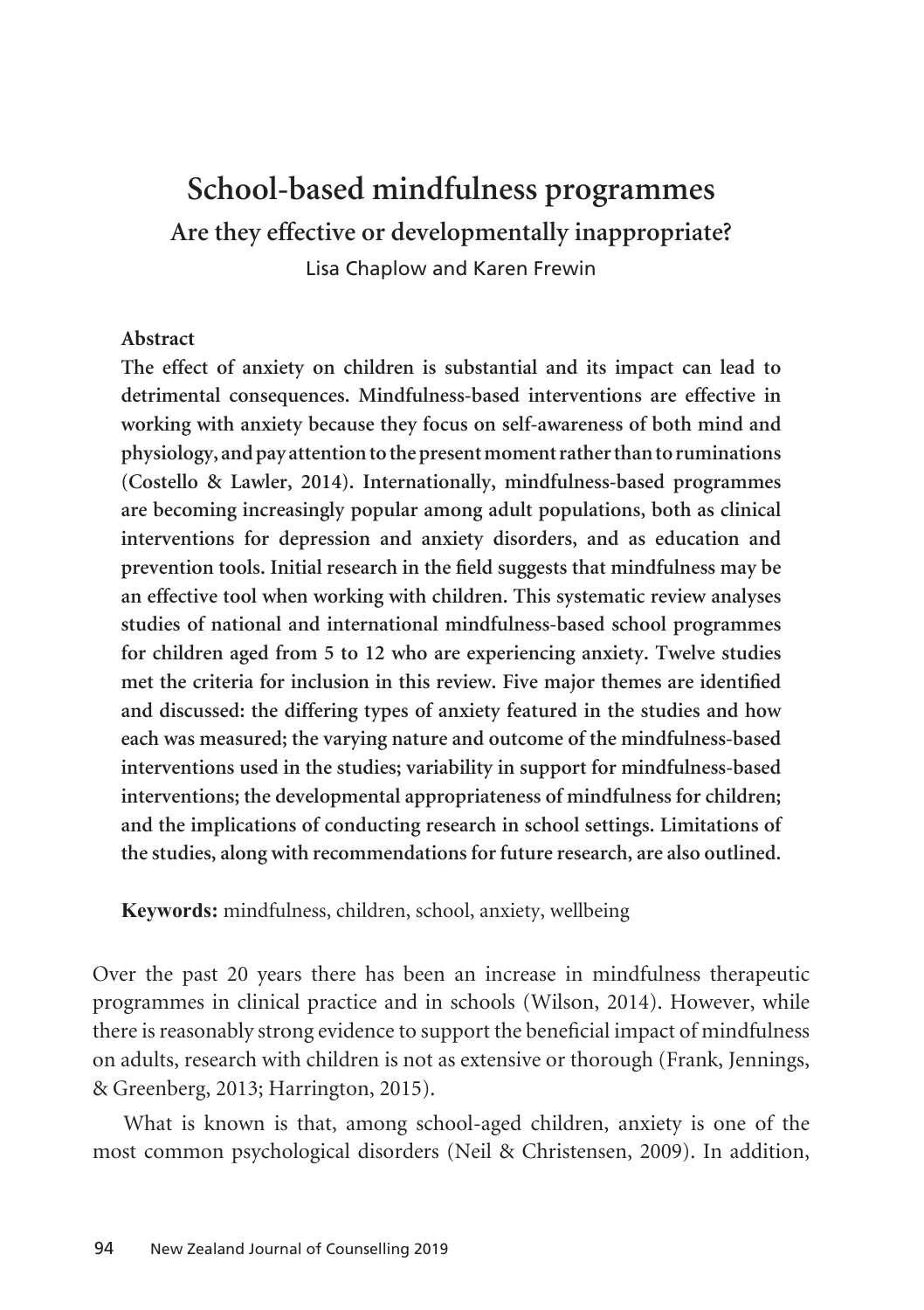roughly half of all children with anxiety disorders have further diagnoses such as depression, and are more vulnerable to academic, social, and substance abuse problems (Greco & Hayes, 2008). Some researchers have noted a link between ruminations and anxiety and recommend interventions like mindfulness that foster an observational stance toward anxious cogitating mind patterns in order to help individuals gain some distance from them (Costello & Lawler, 2014). In addition, mindfulness interventions for children are reported to encourage children to acknowledge and accept their own feelings, which in turn can reduce emotional reactivity and ruminations (Coffman, Dimidjian, & Baer, 2006). Literature also suggests that because human beings have a limited capacity for information processing, by bringing all of one's energy to the present moment through mindfulness interventions, less attention is then given to anxiety (Semple, 2005; Wells, 2002).

Given that they often are the doorway to a broader range of mental health services, school-based wellbeing programmes are widely advocated for children, particularly those from disadvantaged backgrounds (Butler, 2015; Sawyer, Arney, Clark, Graetz, & Kosky, 2008). Literature suggests that there are several reasons for this. For example, offering school-based mindfulness intervention programmes not only provides key wellbeing benefits for students, but it can overcome some of the more significant barriers to accessing therapeutic interventions such as time, cost, and stigmatisation (Barrett & Pahl, 2006; Sawyer et al., 2008; Semple, Reid, & Miller, 2005).

While some literature reports the benefits of school-based interventions such as mindfulness and general wellbeing programmes, there are few studies into mindfulness-based intervention programmes for children aged between 5 and 12 years. Of interest to this particular review is the suitability of mindfulness as an intervention for anxiety for this age group. In particular, this study is interested in whether as an intervention it is developmentally appropriate (Arch & Ayers, 2013; Costello & Lawler, 2014; Neil & Christensen, 2009). The following systematic review, therefore, discusses literature focused on the impact of mindfulness-based programmes in schools for children aged 5 to 12 who are experiencing anxiety. It highlights the complexity involved in defining and measuring anxiety, and the need for robust studies that might determine if classroom-based mindfulness interventions are appropriate for this group. The studies captured here are taken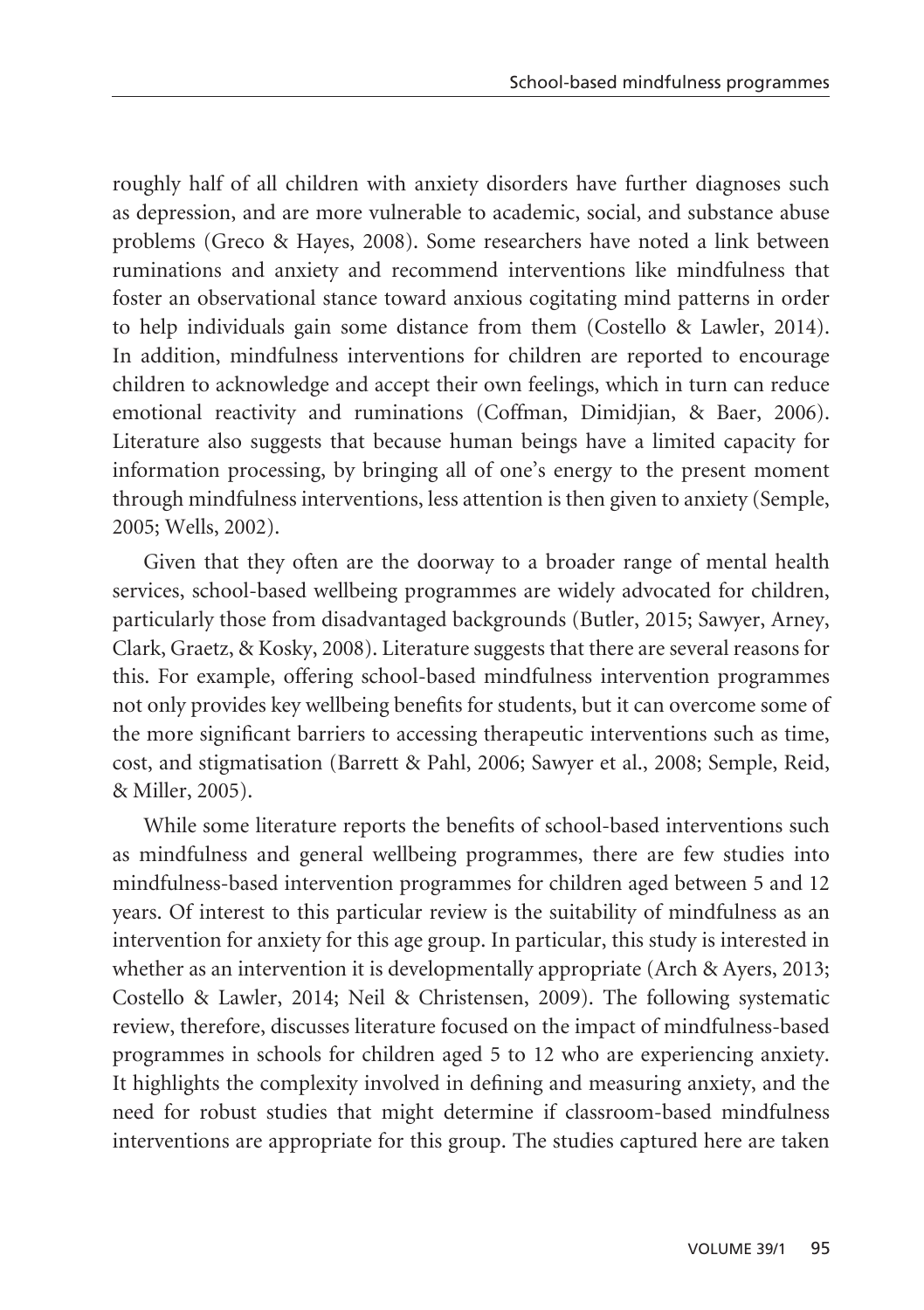from international and Aotearoa New Zealand sources.

### **Method**

### **Research question**

The primary question directing the search and this systematic review is: Are mindfulness-based programmes in schools effective as an intervention for children aged 5 to 12 who are experiencing anxiety?

### *Search process*

At the centre of a successful systematic review is a logical and systematic search strategy (Dickson, Cherry, & Boland, 2014). Specifically, the search must be balanced between the aim to find all evidence and being sensitive when determining which is most relevant.

A thorough search for research literature was conducted using the following databases: ERIC, PsycINFO, Scopus, Web of Knowledge, and Massey University's Discover search engine. A search was also conducted on Google Scholar and a selection of relevant peer-reviewed journals, which included: *Advances in School Mental Health Promotion; International Journal of School & Educational Psychology; Journal of Child and Adolescent Counseling; Journal of Child, Infant & Adolescent Psychotherapy; Mindfulness; New Zealand Journal of Counselling*; and *The Journal of Clinical Mindfulness & Meditation.*

The search terms used were *anxiety* or *anxious* or *anx\**; *stressor* or *stressed* or *stress\**; *wellbeing*; *children* or *child*; *youth*; *school*; *mindfulness* or *mindful\**. In addition, the reference lists of all the studies that met the inclusion criteria were also searched for further relevant studies.

### *Inclusion and exclusion criteria and definitions*

Mindfulness-based therapies are considered effective in reducing anxiety symptoms in adults, however research into the feasibility and effectiveness of mindfulness as an approach for anxiety in children is just beginning (Baer, 2003; Semple, Lee, Rose, & Miller, 2010). As a result of this paucity of available research, this review's inclusion criteria identified studies that produced quantitative, qualitative, and mixed-method data. These were studies that had researched the association between symptoms of anxiety in 5- to 12-year-olds in educational settings and the implementation of a mindfulness-based intervention. Dates of publication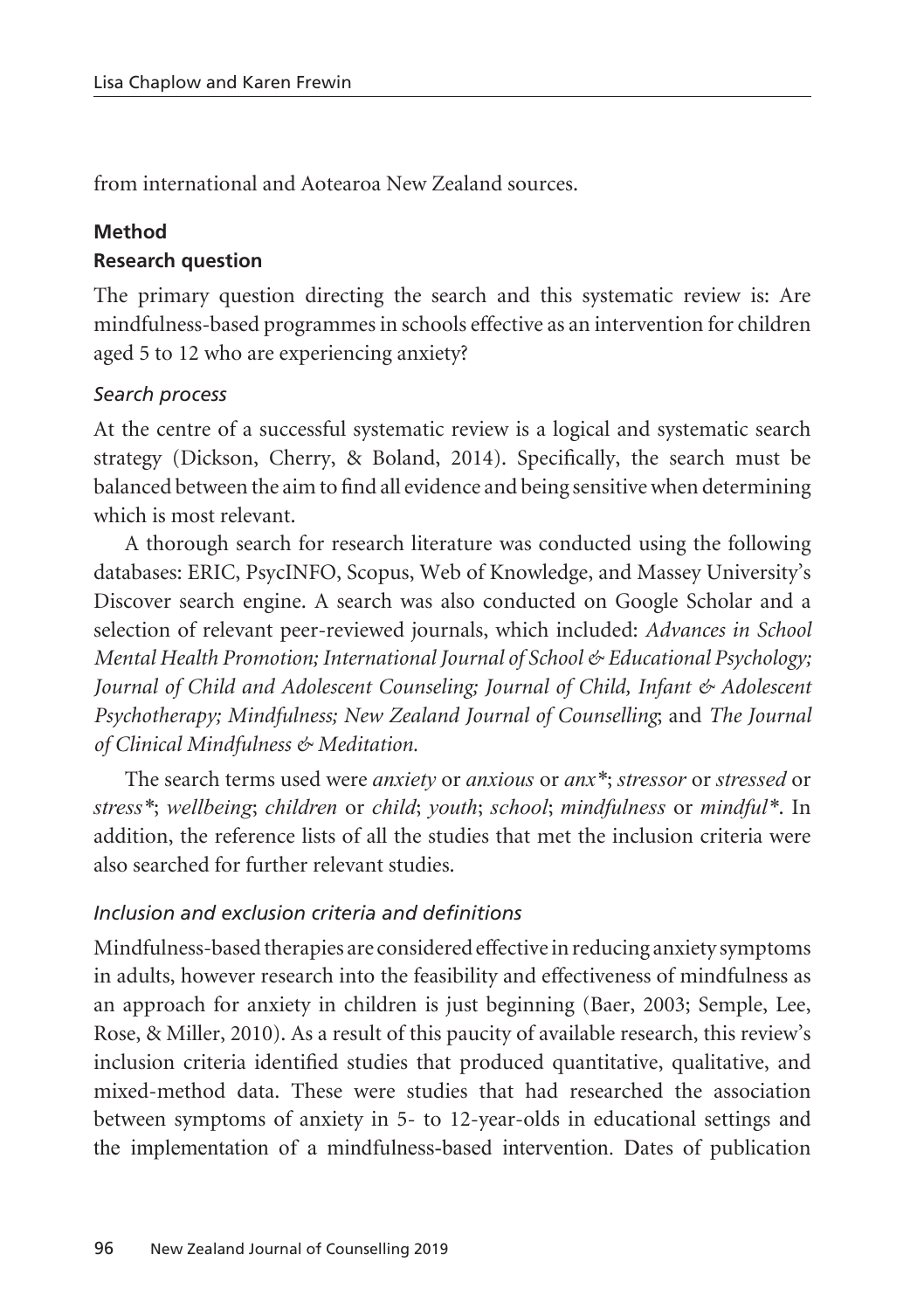were not one of the inclusion criteria, but it is significant that all the studies here were published after 2000. This confirms that as a field of research this is both contemporary and emerging.

The exclusion criteria for this research were: studies that were non-school or non-group based; studies in a language other than English; and studies that focused on an age group other than 5 to 12 years old.

*Anxiety* in this systematic review is understood to encompass both anxiety disorders and symptoms of anxiety (i.e., fear or worry that is not unique to a disorder). This may include fears and beliefs that are self-reported. It also includes anxiety that may or may not be specific to events such as tests or to particular concerns such as abandonment, and includes anxious or avoidant behaviours (Percy, Creswell, Garner, O'Brien, & Murray, 2016). This systematic review also understands anxiety as encompassing *stress* (Costello & Lawler, 2014)—stress, in this instance, being defined as the natural flight or fight response that occurs when danger is perceived and is accompanied by feelings of distress and an inability to cope (Perry, Pollard, Blakley, Baker, & Vigilante, 1995).

*School-based intervention* in this review is defined by context, such as a learning establishment rather than in an individual counselling or clinical setting (Olson, 2014).

*Mindfulness intervention* is defined as a learned skill based on paying attention non-judgementally to the present moment in order to enhance self-management of one's attention, curiosity, and acceptance (Baer, 2003; Bishop, 2004; Kabat-Zinn, 1994). In this review, mindfulness-based interventions include, but are not limited to: Mindfulness-Based Cognitive Therapy for Children (MBCT-C); Mindfulness-Based Stress Reduction for Children (MBSR-C); Pause, Smile, Breathe (Mindful Aotearoa); and bespoke combinations of mindfulness interventions (Bernay, Graham, Devcich, Rix, & Rubie-Davies, 2016; Costello & Lawler, 2014; Semple, 2005).

#### *Quality assessment of studies*

To avoid misleading conclusions, from biases either in the research studies themselves or in our review process, this systematic review incorporates quality assessment methods (Egger & Sterne, 2003; Greenhalgh & Brown, 2014). Each study has been categorised according to the levels of robustness of evidence on the Melnyk Pyramid (Melnyk & Fineout-Overholt, 2011). This pyramid has levels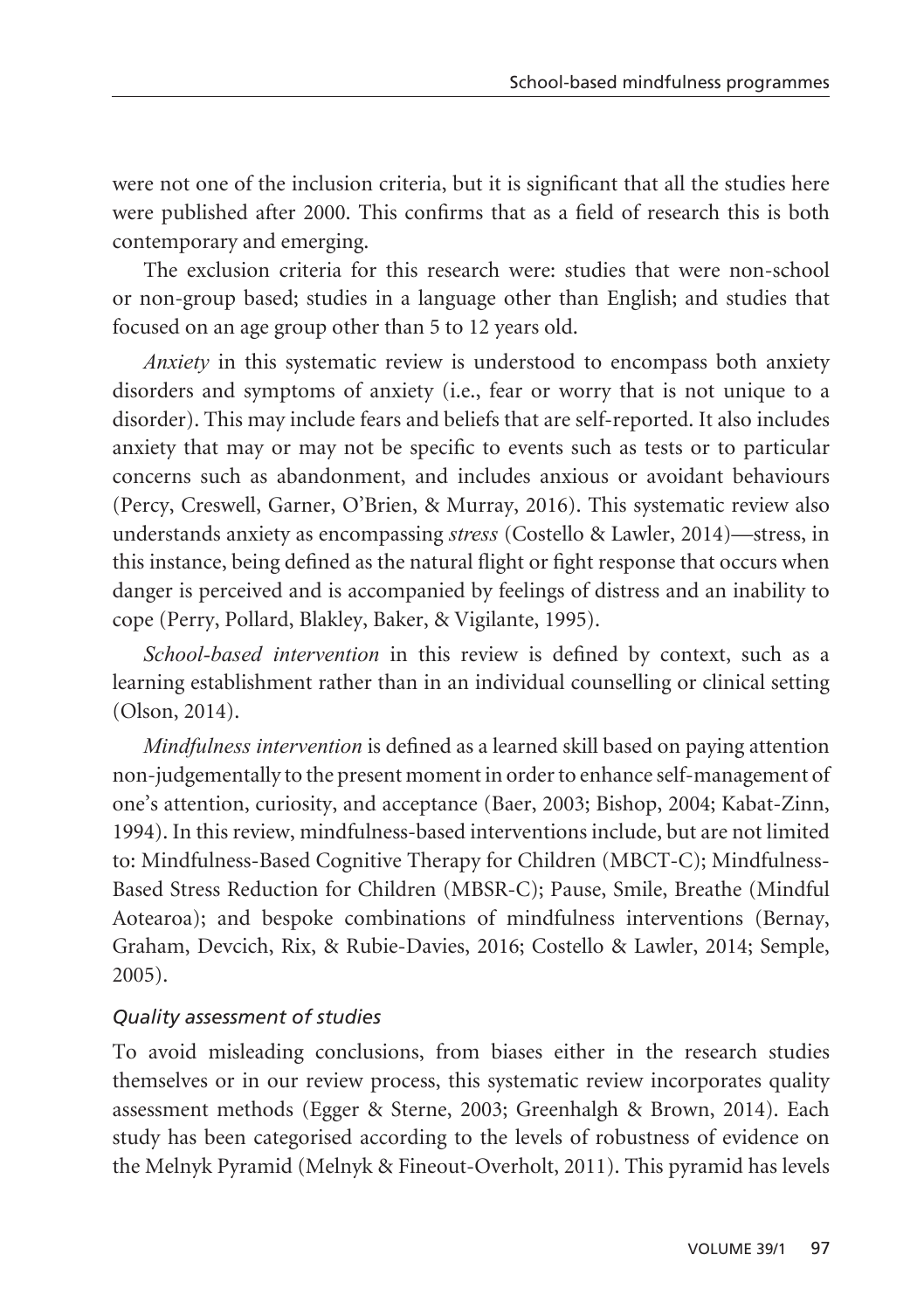of evidence ranging from 1 to 7, with level 1 deemed to provide the most robust level of evidence (such as, systematic reviews and meta-analyses of randomised controlled trials), and level 7 being the least robust (like expert opinion) (Melnyk & Fineout-Overholt, 2011). However, Melnyk Pyramid categories do not allow for differences across the study types, and some of the studies within the randomised controlled trial category were more rigorous than others.

Another quality assessment tool used in this study was an adaptation of the Evaluative Tool for Mixed Method Studies specifically developed to evaluate quantitative, qualitative, and mixed-method studies as part of systematic reviews in the field of social care (Long, Godfrey, Randall, Brettle, & Grant, 2005). For the purposes of this review, this tool was shortened to exclude questions not relevant to studies outside the field of health, or information that is already provided in the data extraction table. This tool gathers information in seven categories: evaluative overview; study and context; ethics; group comparability; data collection and analysis; policy and practice implications; and references. Thomas and Harden (2008) recommend that there are three main quality issues to ensure when evaluating studies. This tool addresses all three. The first is whether there is a reporting of the study's aims, context, methods, and findings; the second, whether it addresses the strategies used in the study to assess the validity of the data collection and findings; and finally, the appropriateness of the method of study in terms of generalisability of results.

#### *Literature analysis and synthesis*

To answer our research question, the findings of the 12 selected studies in this review were collated through a process of thematic analysis (Pope & Mays, 2006), which employs a narrative and a theme-based approach. Accounting for the variety of research methodologies in these studies, it is considered the most appropriate way to assess them (Snilstveit, Oliver, & Votjkova, 2012; Thomas, Harden, & Newman, 2012). However, a weakness of thematic analysis can be a lack of transparency and clarity (Dixon-Woods, Agarwal, Young, Sutton, & Jones, 2005), therefore thematic summaries were also used. Thematic summaries involve a description of the studies and their prevalent themes. Thematic synthesis, also used here, entails coding of text to identify the main themes (Snilstveit et al., 2012).

Combining qualitative, quantitative, and mixed-method studies as part of a systematic review is complex and contentious. It has been argued that qualitative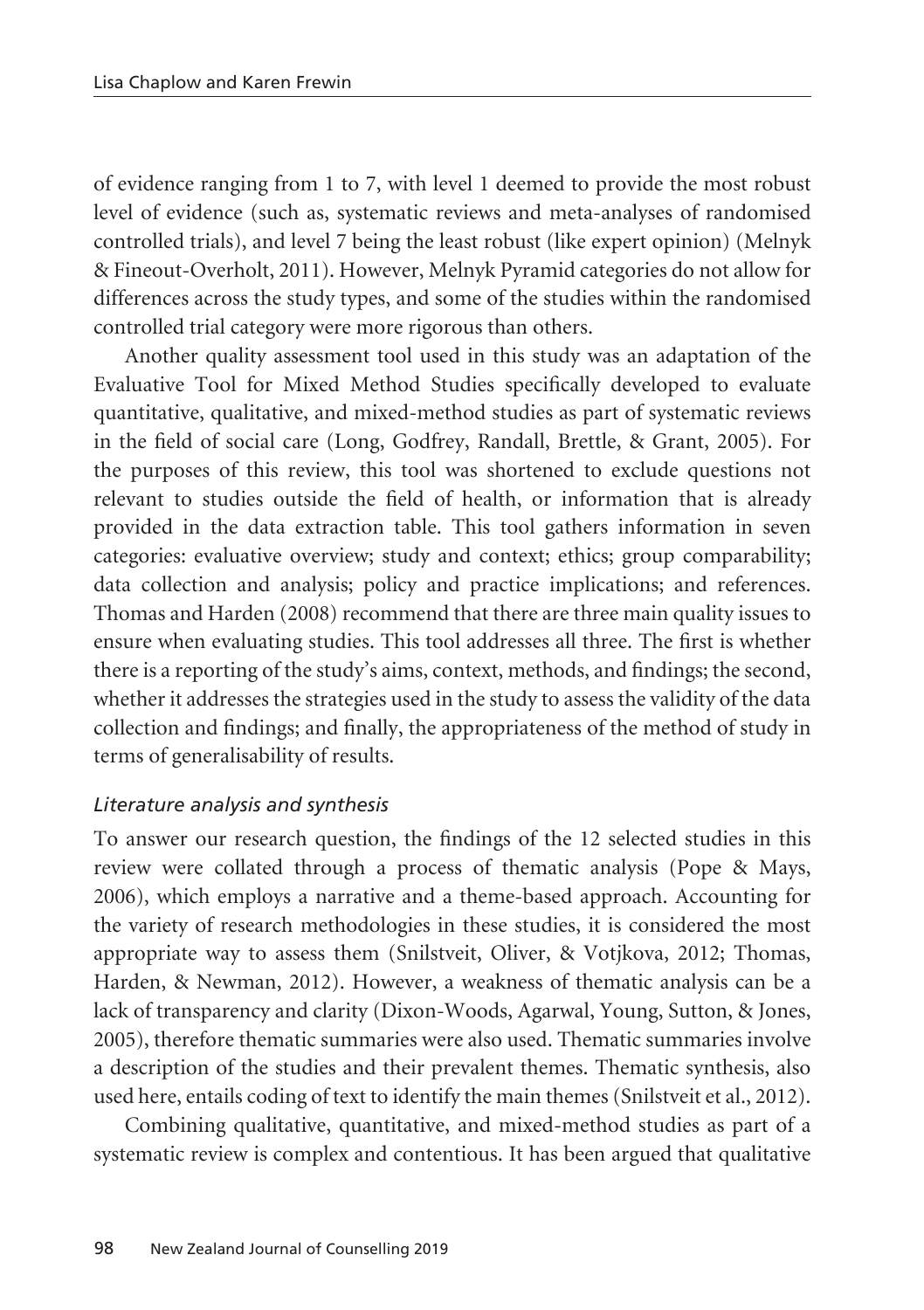research, because it is specific to a context, group, and time in the lives of participants, is difficult to generalise (Atkins & Smith, 2012; Thomas & Harden, 2008). Simply, as Thomas and Harden (2008) suggest, it is far more difficult to know what counts as findings or data in qualitative studies compared with randomised controlled trials.

As recommended by Thomas et al. (2012), the thematic summaries in this review have been identified through an iterative review process, with a view to addressing the themes that are relevant for the review question. Due to the small size of this research, tools such as NVivo and peer review (Snilstveit et al., 2012; Thomas et al., 2012) have not been utilised. Rather, hand coding was employed.

### **Results**

Twelve studies were identified as fitting the inclusion criteria for this systematic literature review: seven randomised control trials; one mixed-method study; an open trial; an experimental waitlist-controlled design; an action research design; and a cohort study. They are all group design studies but there is a mixture of quantitative, qualitative, and mixed-method data collection. Given that most of the studies measured the impact of mindfulness on more than just anxiety, only the measures relating to the following terms were recorded: anxiety, fear, worry, stress, wellbeing, rumination, and intrusive thoughts.

From the thematic synthesis five themes emerged: how anxiety was measured, and differing types of anxiety featured in the studies; the varying nature and outcome of the mindfulness interventions among the studies; variability in support for mindfulness interventions; developmental appropriateness of mindfulness for children; and the implications of conducting research in the school setting. These themes provide the foundation to answer the review question, and to outline the limitations in the studies as a whole.

### *Theme one: How anxiety was measured, and the differing types of anxiety featured in the studies*

This systematic review takes a broad definition of childhood anxiety that encompasses studies that measure wellbeing, fear, test anxiety, worry, stress, and self-esteem. The measures of anxiety in the studies within this review are also broad. While some use self-, parent-, or peer-reporting to assess anxiety, others use tailormade assessment tools such as the Responses to Stress Questionnaire (Mendelson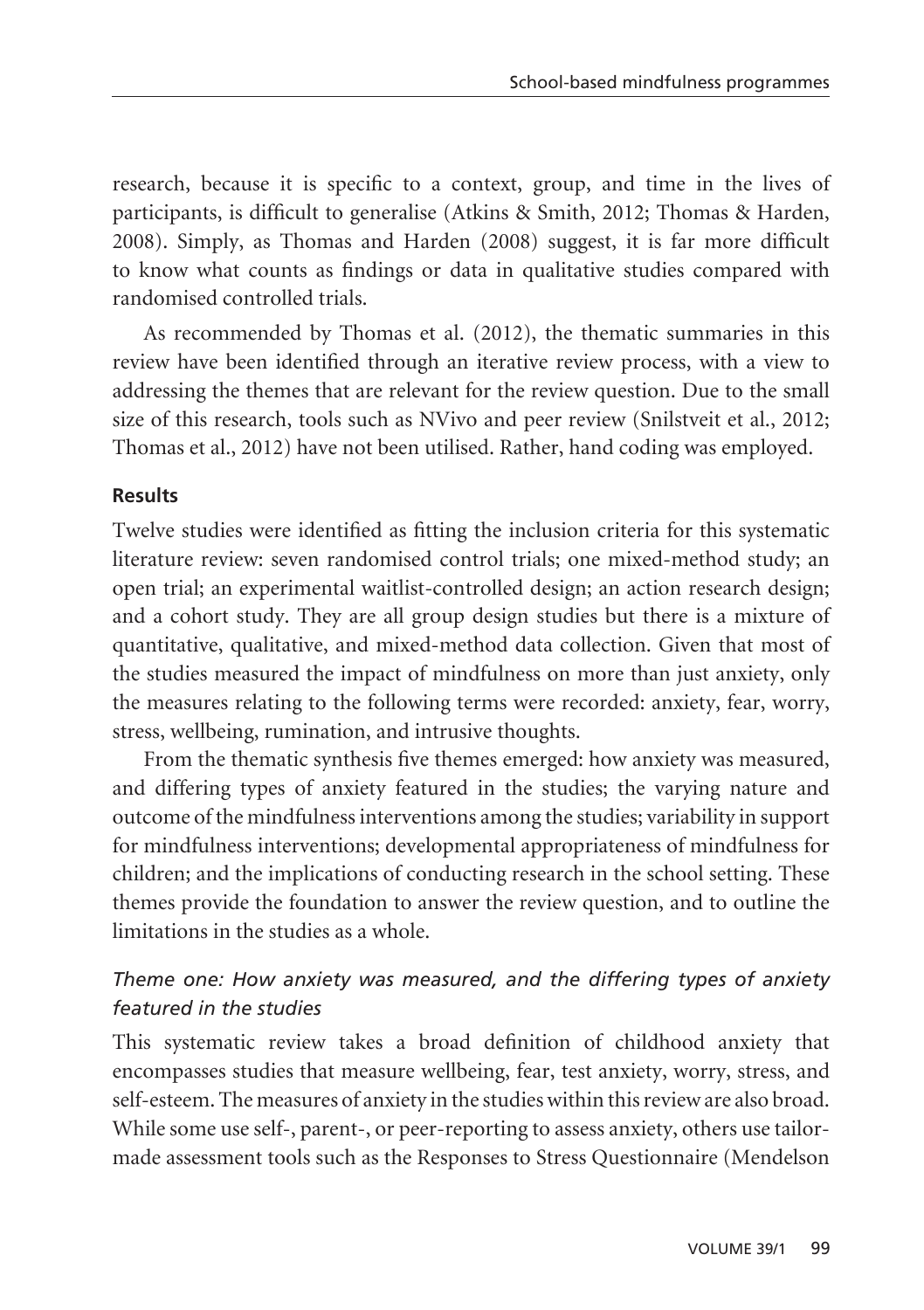et al., 2010) or the Modified Spielberger State-Trait Anxiety Inventory—Child Version (Britton et al., 2014). Employing a broad definition and reviewing diverse measures makes it difficult to assess the impact of mindfulness-based interventions on anxiety compared with investigating the impact on a specific anxiety disorder. School-based interventions have generally tended to examine and address the needs of the collective rather than a single clinical group, which adds to this difficulty (Frank et al., 2013; Neil & Christensen, 2009).

In addition, Semple (2005) notes that results regarding the impact of a mindfulness intervention on anxiety symptoms can be biased when working with children who do not have clinically elevated levels of anxiety. In Semple's (2005) trial, for example, while there was a reported reduction in anxiety symptoms in the active group, it was not significantly different to that of the control group. Moreover, some studies state that children may underreport anxiety in order to get favourable evaluations or to avoid treatment (Glennon & Weisz, 1978; Semple et al., 2005).

### *Theme two: The varying nature and outcomes of mindfulness-based interventions among the studies*

The 12 studies used in this review all employed research designs that accommodated mindfulness-based interventions for groups rather than individual participants. These mindfulness-based interventions were also all modified from mindfulnessbased interventions previously used with adults and were conducted by a range of adults, some known to the participants, and some who were not. All the mindfulness-based interventions in these studies incorporated more than one method, such as breath work, movement, body scan, and awareness of thoughts and feelings. The duration of the studies ranged from 6 to 12 weeks, and from 3 minutes of mindfulness intervention daily to 45 minutes per week. Three of the studies included a follow-up, one at seven weeks post-test, and two at three months post-test. The number of participants in the studies ranged from 5 to 194.

# *Regions*

Eight of the 12 studies were conducted in the United States of America and the remaining studies were conducted in Amsterdam, Australia, Ireland, and New Zealand. Eleven of the 12 studies were conducted in primary school settings, and one in a remedial-reading summer programme.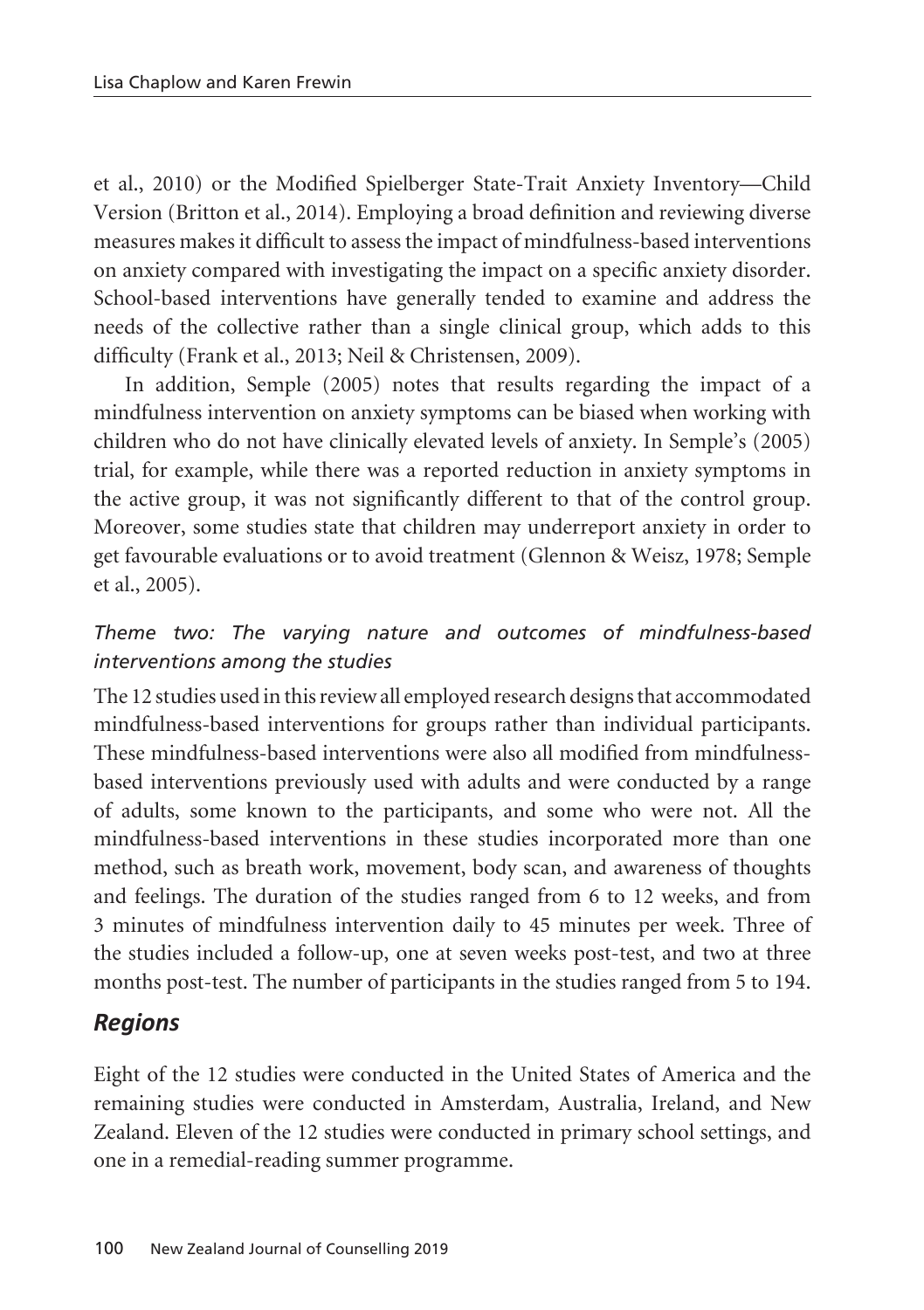# *Variation in outcomes of the mindfulness interventions*

As recommended by Gough and Thomas (2012) the results and outcome ratings for the studies were synthesised and analysed, and the relevance of these studies to the review question was assessed. In conjunction with the quality assessments, this provided information to help determine which studies were the most rigorous and relevant to this research project.

## *Studies reporting good outcomes*

Five studies were considered to have good outcomes. Anxiety levels were statistically recorded as significantly decreasing when reported by student participants, selfreport, or by parent reports (Bernay et al., 2016; Britton et al., 2014; Mendelson et al., 2010; Napoli, Krech, & Holley, 2005; van de Weijer-Bergsma, Langenberg, Brandsma, Oort, & Bogels, 2014).

Mendelson et al. (2010) reported significant decreases in rumination, intrusive thoughts, and emotional arousal, which are all indicators of anxious behaviour. Using their Responses to Stress Questionnaire to assess involuntary reactions to stress at pre- and post-intervention, the authors found that the mindfulness and yoga intervention examined in their study was effective in reducing some involuntary participant responses to social stress (Mendelson et al., 2010).

In van de Weijer-Bergsma et al.'s (2014) study, anxiety symptom reduction was included as one of many measures of the study. Measurements were taken seven weeks prior to the intervention to acquire a baseline, pre-test, post-test, and a seven-week follow-up. From pre-test to follow-up there was a significant decrease in rumination and analysis of emotions. In addition, parent-reported anxiety symptoms also decreased significantly.

In Bernay et al.'s (2016) mixed-method study, wellbeing and mindfulness were measured at baseline immediately following the intervention and at a three-month follow-up. An increase in wellbeing was statistically significant post-intervention. The qualitative assessment tools, including journals, interviews, and discussion, showed that the students believed the mindfulness intervention improved their wellbeing and that they spent less time worrying. Whether this was sustained, however, is uncertain as in accompanying quantitative measures wellbeing was recorded as declining to baseline levels after three months.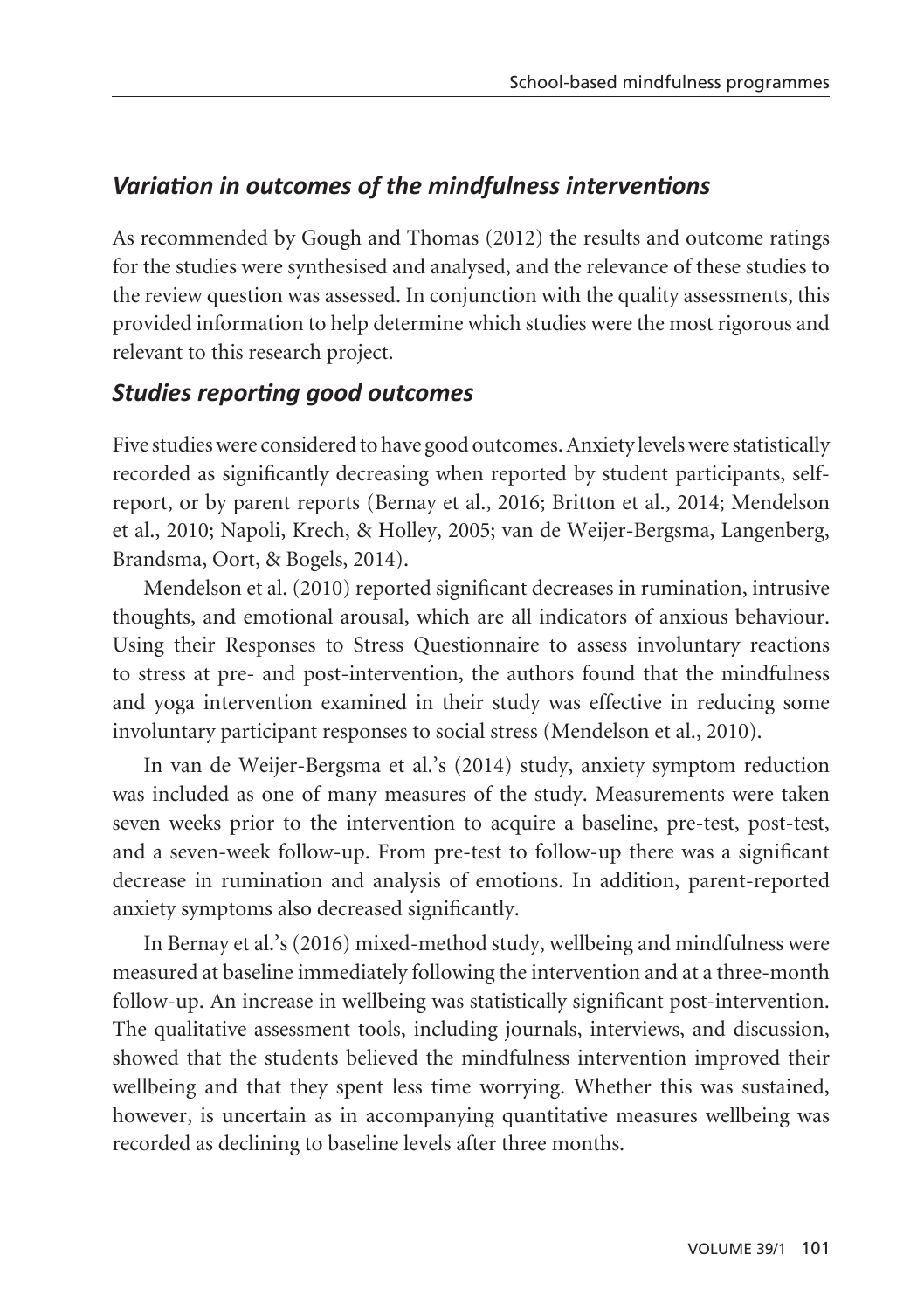In their mindfulness-training research, Napoli et al. (2005) showed a statistically significant difference between experimental and control groups regarding a reduction in test anxiety and a decrease in selective attention levels among children in the classroom.

Britton et al.'s (2014) randomised pilot trial provided interesting results. Both the intervention and control groups' scores decreased significantly on clinical scales, but the two groups did not differ from each other in the extent of their improvements. From this the authors conclude that "mindfulness training may yield both unique and non-specific benefits that are shared by other novel activities" (p. 274). The self-reporting measures also supported these benefits: 92% of participants reported a perceived benefit in meditation practices; increase in ability to focus; and decrease in anxiety, while 82% reported feeling more focused and 88% reported feeling more relaxed, with a decrease in worry, stress, and anxiety.

### *Studies reporting moderate outcomes*

Three studies were deemed to have moderate outcomes with mindfulness interventions. This included studies that showed results in lower anxiety scores for one gender only, or similar results across both the mindfulness and active control intervention group (Butler, 2015; Costello & Lawler, 2014; Parker, Kupersmidt, Mathis, Scull, & Sims, 2013).

Costello and Lawler's (2014) exploratory study with school children from lower socioeconomic backgrounds shows that while there was a significant decline in the students' perceived levels of stress, they continued to be classified within the high stress level category. The researchers hypothesise that this may be attributable to the underlying stress of living in low socioeconomic conditions, and comment that their results are therefore difficult to generalise. In the qualitative analysis, there were two different responses among students. Some students reported that they were more able to detach themselves from their stress with mindfulness skills, while others noted feeling even more stressed and upset after the mindfulness intervention. Likewise, some students reported feeling able to ruminate less, while others reported no decline in their persistent ruminations.

In their work with primary school students, Parker et al. (2013) described gender as playing a role in explaining unexpected variances within their results.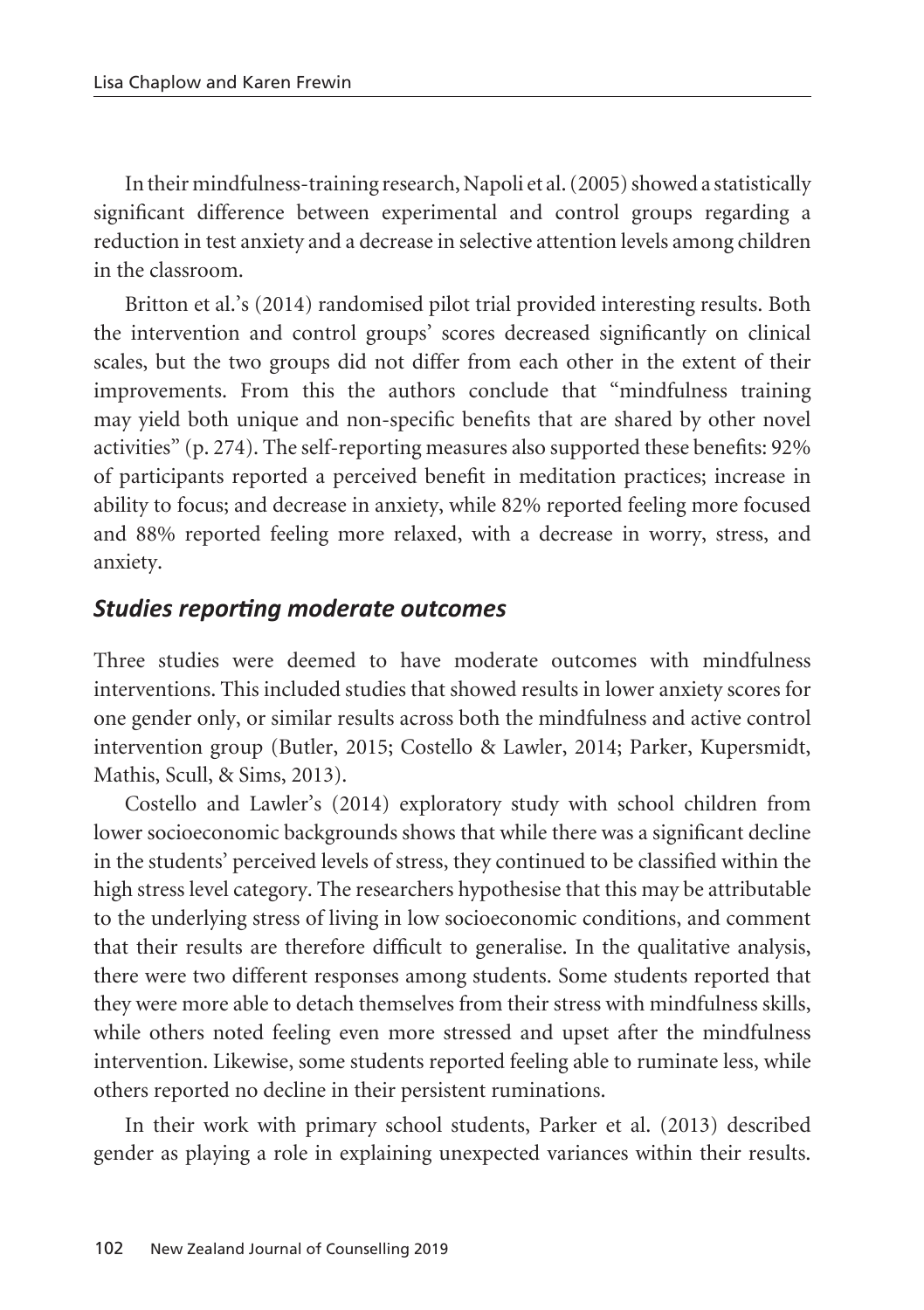There was a significant reduction in anxiety post-test for girls in the intervention group compared with the control group, but the researchers included no comment about this. Nonetheless, students reported that they enjoyed the programme and learned to pause and be mindful in their daily lives.

In her thesis on mindfulness-based interventions for primary-aged school children, Butler (2015) focuses on anxiety and rumination as a key part of her study. Self- and teacher-reported anxiety scores from pre-test to post-test show significantly greater improvements for children in the mindfulness-based intervention and relaxation therapy groups compared to the children in the control group. They did not, however, show a statistically significant impact on the children's anxiety according to parent reporting. Parent ratings of anxiety reduced for all three groups but there was no significant improvement for those in the mindfulness group compared with other groups. Butler concludes from this that the mindfulness-based intervention is like a relaxation therapy programme, an effective intervention that she introduced for children with anxiety.

### *Studies reporting weak outcomes*

Three studies were considered to have weak outcomes, with the results being either ambiguous or not included here because the measures were deemed inadequate (Reid & Miller, 2009; Schonert-Reichl, Oberle, Stewart Lawlor, Abbott, & Thomson, 2015; Semple, 2005). However, two of these were assessed as having a high relevance to this review due to their very specific focus on anxiety, while Reid and Miller (2009) was considered of low relevance.

Schonert-Reichl et al. (2015) used five measures to assess the impact of mindfulness in their trial with elementary school children. Two measured neuropsychological impact, including anxiety, with a salivary cortisol measure being used. Saliva was collected three times a day to examine the association between daily cortisol patterns and heightened nervous system activity. There were no significant differences between the intervention and control groups for cortisol secretion. This study reported ineffectiveness in their use of randomisation as there were significant differences between the two groups at baseline, thus improvements or declines could not be compared to useful baseline data. A similar difficulty was present in a study by Reid and Miller (2009). These authors state that because they had no control group in their action research design study, causation was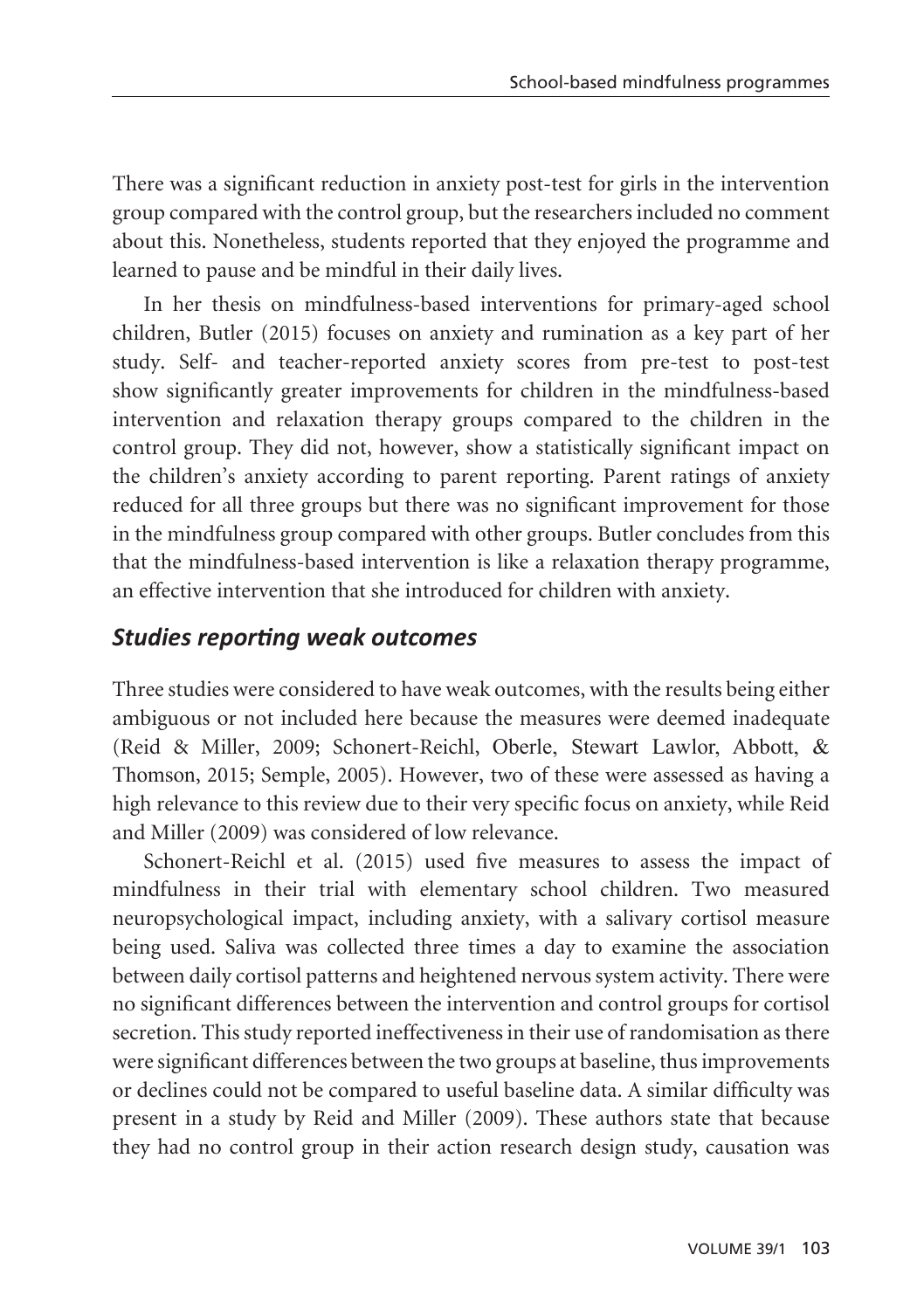impossible to measure; however, their Rosenburg Self-Esteem Scale showed the group had a decrease of 4% in self-esteem from pre-test to post-test.

Semple (2005) reported that reductions in anxiety symptoms were indicated by some measures, though no significant group differences were found. From this they concluded that it was not possible to attribute reported reductions to training that used a Mindfulness Based Cognitive Therapy for Children (MBCT-C) intervention. Interestingly, although The Multidimensional Anxiety Scale for Children and the State-Trait Anxiety Inventory for Children were used by Semple (2005) and colleagues, the results from these measures were not reported because the children were experiencing little anxiety and the assessments were determined not to be age-appropriate for the study's five participants. The research concludes that mindfulness training might be effective for children with internalised anxiety problems.

### *Theme three: Variability in support for mindfulness interventions—are they all created and delivered equal?*

Nine different types of mindfulness-based interventions were reported across the 12 studies in this systematic review. They ranged from a bespoke combination of mindfulness-based techniques to more well-known or researched interventions such as MBCT-C (Semple, 2005) and MindUP (Schonert-Reichl et al., 2015). There were 10 studies with multiple facilitators and two studies with a single facilitator across all groups. In 50% of the studies the facilitator was known to the students, and in 50% they were unknown. In some instances, the facilitators were also the research team and highly trained in the mindfulness-based intervention they administered (Bernay et al., 2016; Butler, 2015; Mendelson et al., 2010; Semple et al., 2010). While some studies measured the fidelity of the facilitators or teachers in adhering to the mindfulness-based intervention, others did not. Parker et al. (2013) observed each of the mindfulness facilitators during 75% of their activities and surveyed them throughout the study to ensure fidelity. This assessment concluded that the programme was delivered as intended, which was a significant element of its evaluation. The effectiveness of a programme that is not delivered with fidelity to the original theoretical model cannot be judged (Cappella, Massetti, & Yampolsky, 2009). Thus, it is possible that the students in these studies did not always receive the conditions prescribed by the research regimen.

In the studies reviewed, there is mixed research about the ideal facilitator to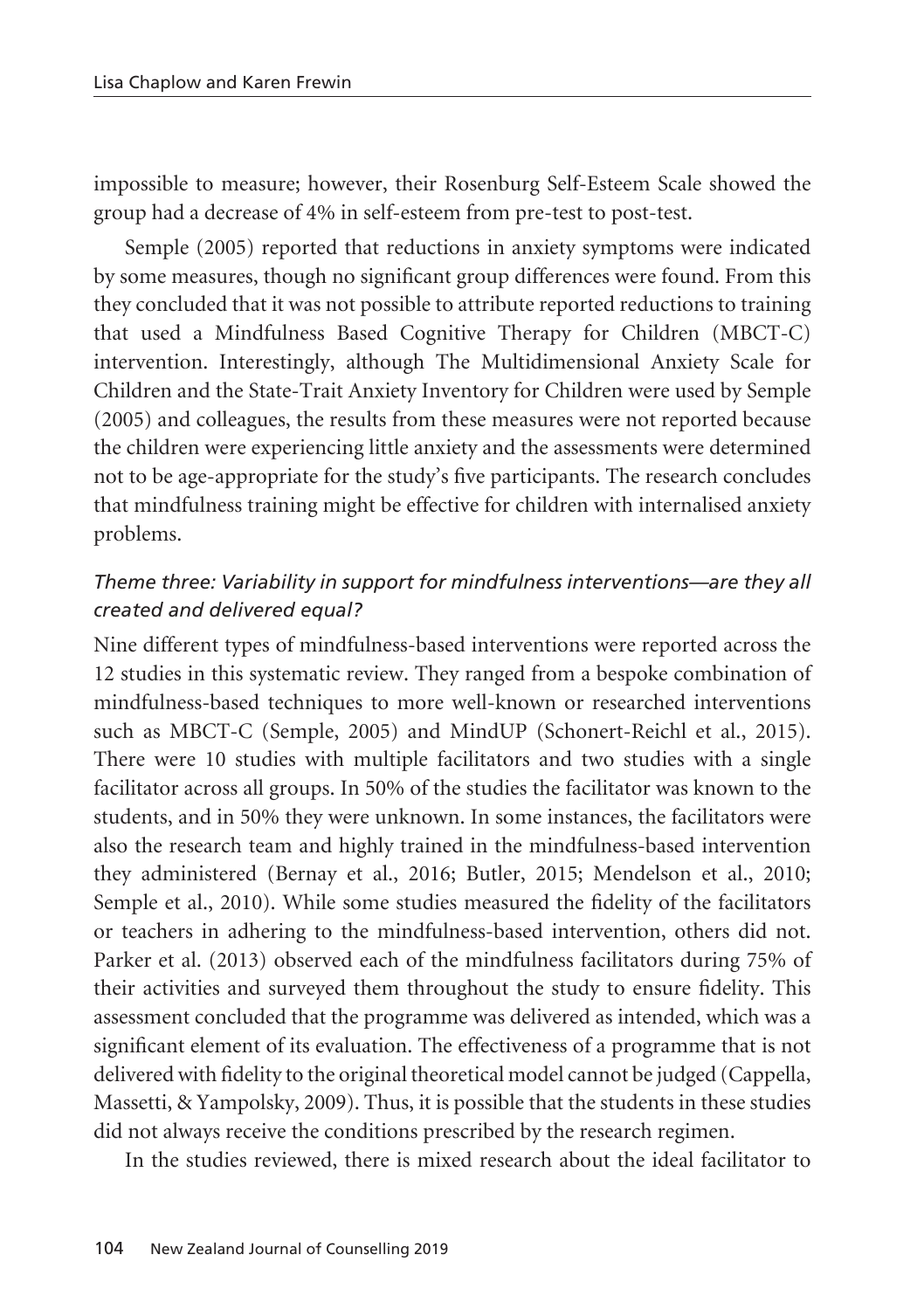lead a mindfulness-based intervention. While some studies argue that students may not be receptive to, or motivated by, an external mindfulness trainer, others advocate that a therapist or external trainer may be a better guide in self-discovery and more able to identify and accommodate trauma-related responses in the children (Britton et al., 2014; Greco & Hayes, 2008). Mendelson et al. (2010) argue that a greater involvement by teachers as facilitators opens up potential for the mindfulness-based intervention to be used more widely and regularly in the classroom. Some studies offer audio CDs for the facilitator to use if they prefer, and some offer optional homework that is not monitored. Given that the impact of these variables is not measured, it is unclear how or if these might impact on the results.

The ideal amount of a mindfulness-based intervention for children is not well understood (Greenberg & Harris, 2011). Across the studies in this review the mindfulness-based intervention ranged in duration from 3 to 60 minutes a day, from daily to fortnightly, and from 5 to 24 weeks in total. It is important to understand that the frequency and length of practice may affect the overall impact of mindfulness-based interventions (Huppert & Johnson, 2010). In fact, research indicates that repetition of mindfulness-based practice may be a critical factor in the extent to which neural activity is altered (Greenberg & Harris, 2011). Huppert and Johnson's (2010) study used a modified form of Mindfulness Based Stress Reduction with adolescents and showed evidence of improvement in wellbeing correlated with greater frequency in practice. This aligns with other research that suggests that being exposed to a limited duration and frequency of mindfulness may in fact increase awareness of anxiety and stress and precipitate further stress rather than providing the benefits of mindfulness (Hayes & Feldman, 2004; White, 2012).

### *Theme four: The developmental appropriateness of mindfulness interventions for children*

Overall, the studies in this review lack an examination of what is happening developmentally for the age range of 5- to 12-year-olds, and therefore what is appropriate in terms of intervention and/or therapy. While it is beyond the scope of this project to address the diverse developmental theories and their merits, it is important to address some gaps and the potential implications of the research examined in this systematic review. While it was once considered appropriate to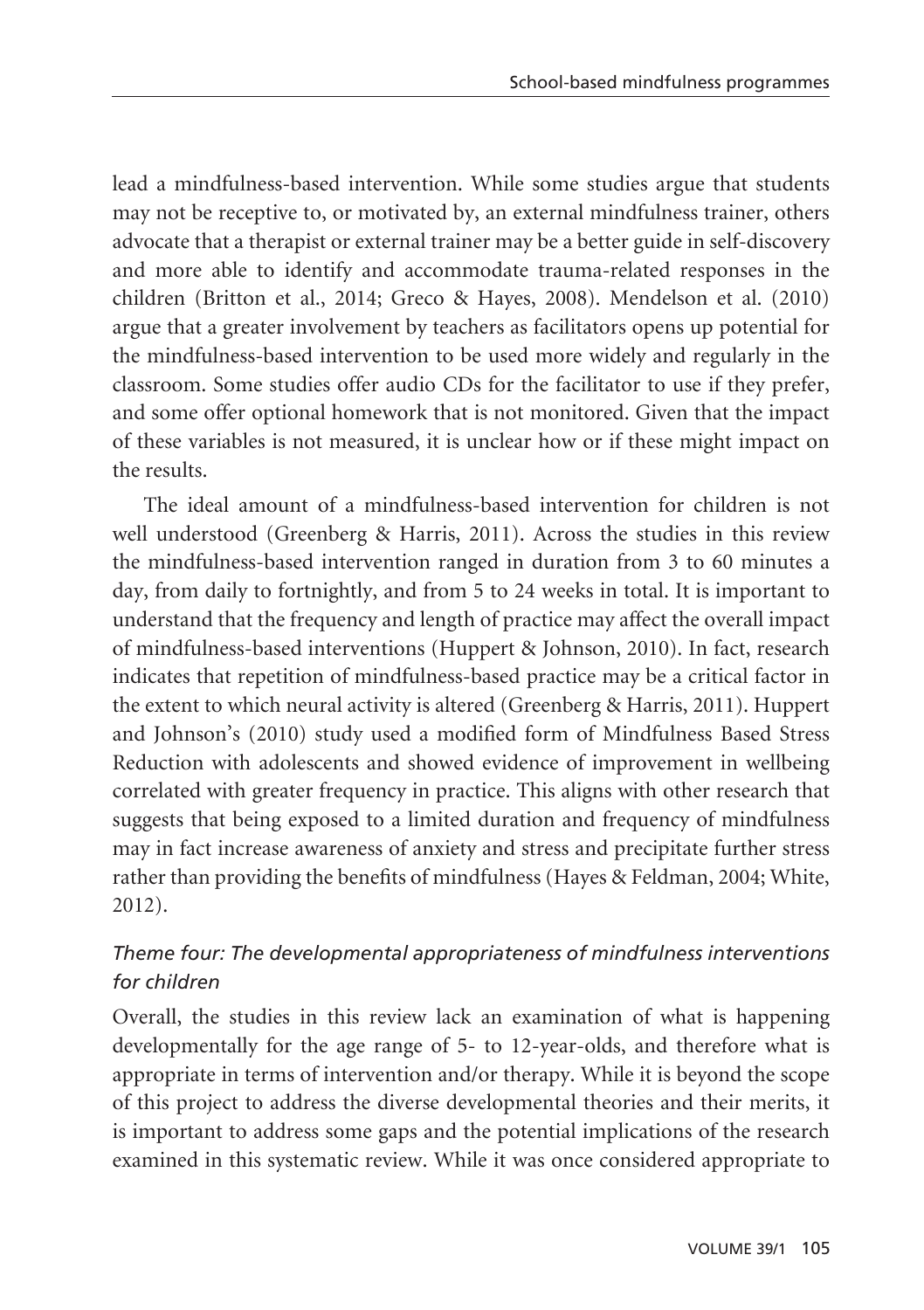extrapolate from adult counselling and therapy research to work with children, it is now clear that, in view of the diverse needs of children and the fact that they are embedded within the family context, their psychotherapeutic needs are similarly broad (Kazdin, 1993; Silk, Nath, Siegel, & Kendall, 2000). Moreover, there is a growing body of research in child psychotherapy which recommends a focus through the lens of developmental psychology to understand trauma exposure in relation to anxiety, rather than pathologising it (Adler-Tapia, 2012).

Therefore, across several studies in this review, researchers had modified mindfulness programmes for adults in order to make them suitable for children, the main modification being a reduction in the duration of the silent meditation portion. As noted above, except for Bernay et al. (2016), Butler (2015), and Semple (2005), the studies do not reference the many developmental needs (physical, cognitive, social, and emotional) of the groups of children that they are working with. While some groups of children studied are within a narrow age range, for example, Semple et al. (2005) worked solely with seven- and eight-year-olds, the range between students across studies was as large as four years. The mindfulnessbased treatments for children, such as Acceptance and Commitment Therapy (ACT) (Greco & Hayes, 2008) and MBCT-C (Semple & Lee, 2008), recommend no greater than a two-year age range to maintain group cohesion and meet the diverse developmental needs of young people. Semple and Lee (2008) state that across the three-year age span that they work with in MBCT-C there are significant differences in children's physical, cognitive, social, and emotional development that must be catered for in small group programmes with careful regard to speech, interactions, structure, and guidance.

It could be argued, therefore, that the diverse developmental needs within the 5- to 12-year-old age range could have implications for data collection. For example, Semple et al. (2005) reported being unable to use the self-report measures from their students because it was only in the process of data collection that the researchers realised the students did not understand key terms such as "jittery and tense" (p. 385), rendering it difficult for them to draft a conclusion from their self-report for anxiety. Some studies (Mendelson et al., 2010; Schonert-Reichl et al., 2015) have sought to overcome the problem by reading the assessments to the children in order to ensure that they understand the questions. Some other studies did not evaluate the students' understanding during self-reporting, or peer reporting (Napoli et al., 2005; van de Weijer-Bergsma et al., 2014). According to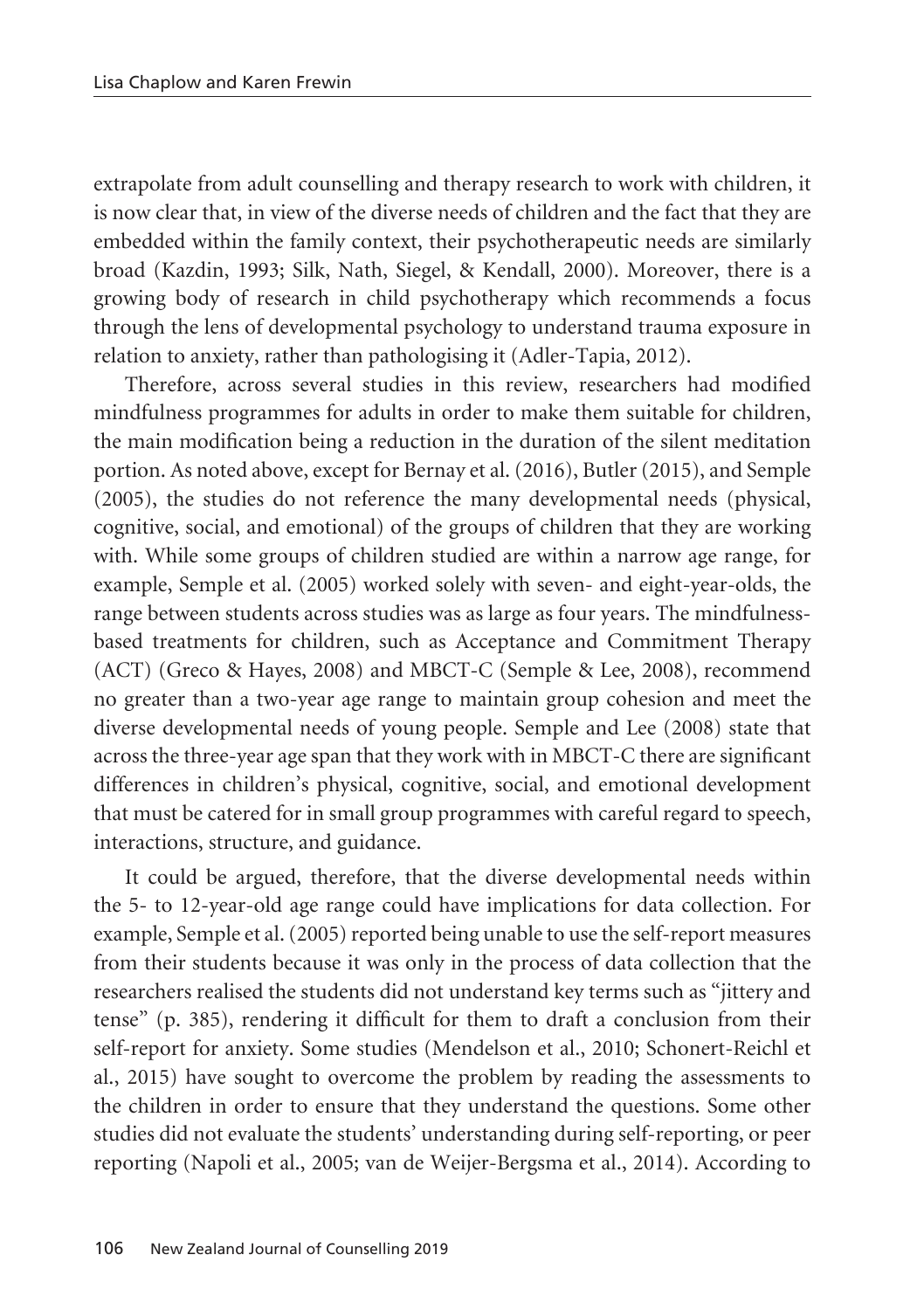Britton et al. (2014), these differences in data collection methods could potentially impact on the results with this age group. Britton et al. also note that triangulating self-report measures from children with "objective neuropsychological measures" (p. 273) could improve the validity and generalisability of the results.

Piaget (1962), well known for his work in child development in the 1900s, has had an unprecedented impact on the study of a child's acquisition and use of knowledge (Salkind, 2004). A brief explanation of some of Piaget's widely acclaimed developmental theory may highlight the need for variations in delivering mindfulness to children. According to Piaget (1962) there are four overarching developmental stages from birth to adulthood. The age range in this project traverses two of Piaget's developmental stages: preoperational (ages 2 to 7 years) and concrete operational (7 to 12 years) (Salkind, 2004). Piaget suggests that the concept of stages may be complex, as the stages are fluid and children are continually interpreting and filtering the world according to their own individual schemata (Adler-Tapia, 2012).

The preoperational stage is characterised by an acquisition of language and a foray into understanding cause and effect (Santrock, 2011). Piaget states that children still make inappropriate generalisations about what they attribute their feelings and experiences to in this stage (Salkind, 2004), which can potentially impact on the self-reporting methods used for data collection in these studies. Piaget's concrete operational stage is characterised by an end of egocentrism and an ability to hold more than one thought at a time (Gruber & Voneche, 1977). This stage relies heavily on concrete experience, in which children are "unable to perform operations that are purely verbal without the benefit of previous experience" (Salkind, 2004, p. 254). This may also pose significant questions about the way young participants receive mindfulness intervention instructions.

As a well-known therapy for anxiety, Acceptance and Commitment Therapy (ACT) suggests three broad areas in which mindfulness-based programmes for children can be modified to cater for their developmental needs: attentional capacity, multisensory learning, and family involvement (Greco & Hayes, 2008). This therapeutic approach also clearly suggests that children need more individualised attention than adults. The emphasis of the ACT programme, therefore, is on class ratio, age range, creating emotional safety akin to that of a therapeutic relationship, and creating an atmosphere that is different to a standard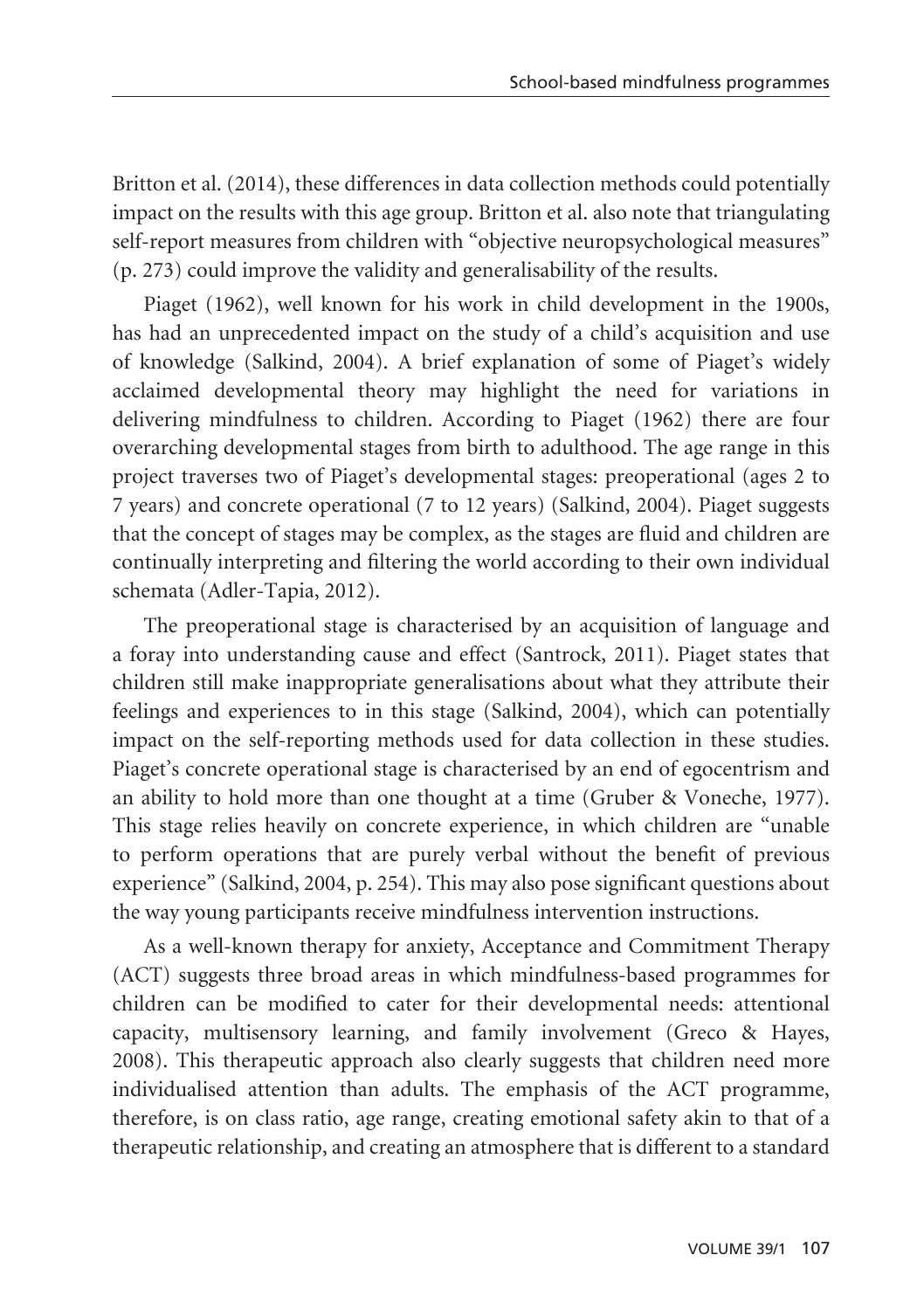classroom environment (Greco & Hayes, 2008). MBCT-C (Semple & Lee, 2008) practice also suggests that mindfulness-based interventions with children might, in contrast to adult interventions, need to make room for children's undeveloped awareness of their cognitive processes. Semple and Lee (2008) state that because children are less able to describe their internal states with words, more concrete and interactive experiences are required, and that their facilitators must be adept at seeking to translate children's thoughts and emotions into words.

While mindfulness-based programmes in schools are not necessarily described as therapy for children, but rather as educative and preventative, they do touch on students' wellbeing in a way that requires careful ethical consideration and a developmental perspective to ensure the work is age-appropriate (Greenberg & Harris, 2011). Furthermore, some research indicates that caution needs to be exercised when introducing mindfulness school-wide, rather than at an individual level, as it may be contraindicated for certain young people with pre-existing mental health conditions (Arch & Ayers, 2013; Cordon, Brown, & Gibson, 2009; Costello & Lawler, 2014; Ma & Teasdale, 2004). Two students within Costello and Lawler's (2014) study reported feeling more anxious after the mindfulness-based intervention than before, reporting more negative feelings and an inability to stop thinking about the anxiety.

It seems important that mindfulness-based programmes in schools are aware of the fact that mindfulness is not a relaxation technique, but rather an intervention designed to bring awareness to one's internal state (Semple & Lee, 2008). This may mean, for example, that a child may re-experience trauma while in a mindful state and lack the skills and awareness to process these experiences (Chadwick & Gelbar, 2016; Costello & Lawler, 2014). Moreover, mindfulness-based programmes in schools may not allow time for developing expertise or to process what has surfaced (Chadwick & Gelbar, 2016). Therefore, in the interests of participant safety, it would be a useful precaution to enlist the support of a school counsellor with cohorts being studied and/or when using mindfulness interventions. Furthermore, wherever possible participants should be screened prior to involvement with a mindfulness-based intervention. Staying with a negative core view of self, and all the associated emotions, can potentially overwhelm and trigger a participant into avoidance and disengagement, the most serious forms of which are self-harm and suicide (Hayes & Feldman, 2004). It is therefore particularly important to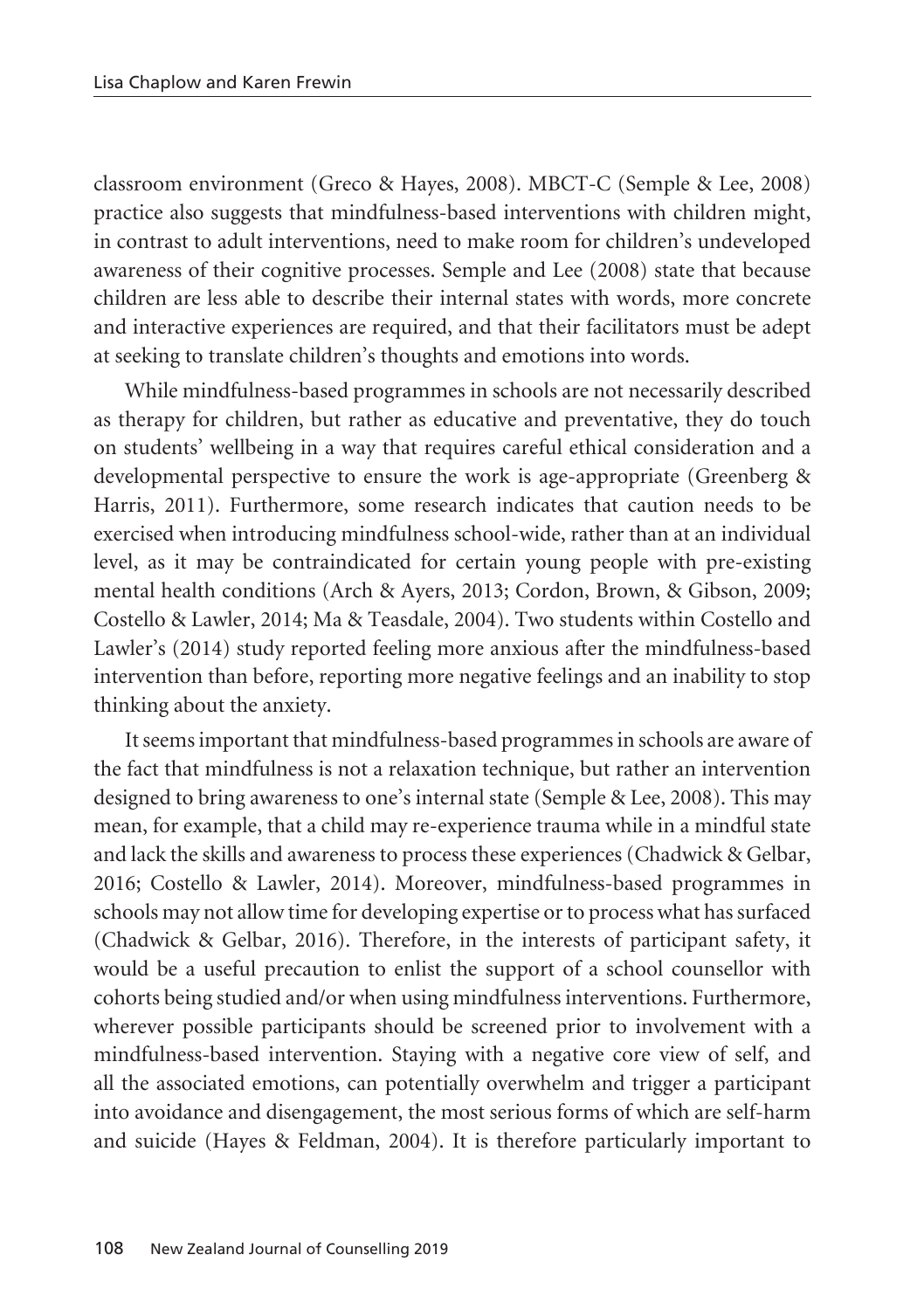determine whether a participant has sufficient coping strategies to tolerate negative thought patterns or a negative self-view that may present in mindfulness (Hayes & Feldman, 2004).

### *Theme five: The implications of conducting research in a school setting*

Several studies in this review note that within the school context it is difficult to conduct rigorous research under ideal scientific conditions (Bernay et al., 2016; Butler, 2015; Mendelson et al., 2010; Semple, 2005; van de Weijer-Bergsma et al., 2014). In addition, the current climate in education, certainly in the USA and arguably in New Zealand, calls for evidence-based research before adopting new programmes (Dinella, 2009). The school's setting, including its special character, culture, and philosophy, can also influence outcomes for students and staff and should be accounted for when designing a school-based study (LaRusso, Brown, Jones, & Aber, 2009). Britton et al. (2014) touch on this when they note that their results may be biased and not generalisable given that, in this instance, they were conducted in a Quaker school, a very specific school culture and context. Broadly, in research generalisation is difficult without access to larger sample sizes, such as a whole school (Bernay et al., 2016; van de Weijer-Bergsma et al., 2014).

In addition, this review highlighted the difficulty of involving a large enough number of schools in research to ensure that the sample is randomised (Bernay et al., 2016; Mendelson et al., 2010;). Van de Weijer-Bergsma et al. (2014) note, for example, that teachers often decide who may participate in a study and that there is often a selection bias that should be noted when working in schools.

Finally, while some studies in this review required only a short period of data collection each day (a few minutes of students journaling after a mindfulness session), others needed 60-90 minutes at pre-test, post-test and follow-up (Semple, 2005; Semple at al., 2005). Consequently, while it is understood that a comprehensive and triangulated approach yields the best evidence of the effect of an intervention, it is also important to consider the burden of multiple measurements on children in a school setting (Cappella et al., 2009; Ogles & Owens, 2004). Cappella et al. (2009) suggest creating a priority list to overcome the pressures on children of assessing multiple outcomes.

#### **Limitations of reviewed studies and recommendations for future research**

The 12 studies in this systematic review present a contradictory set of results for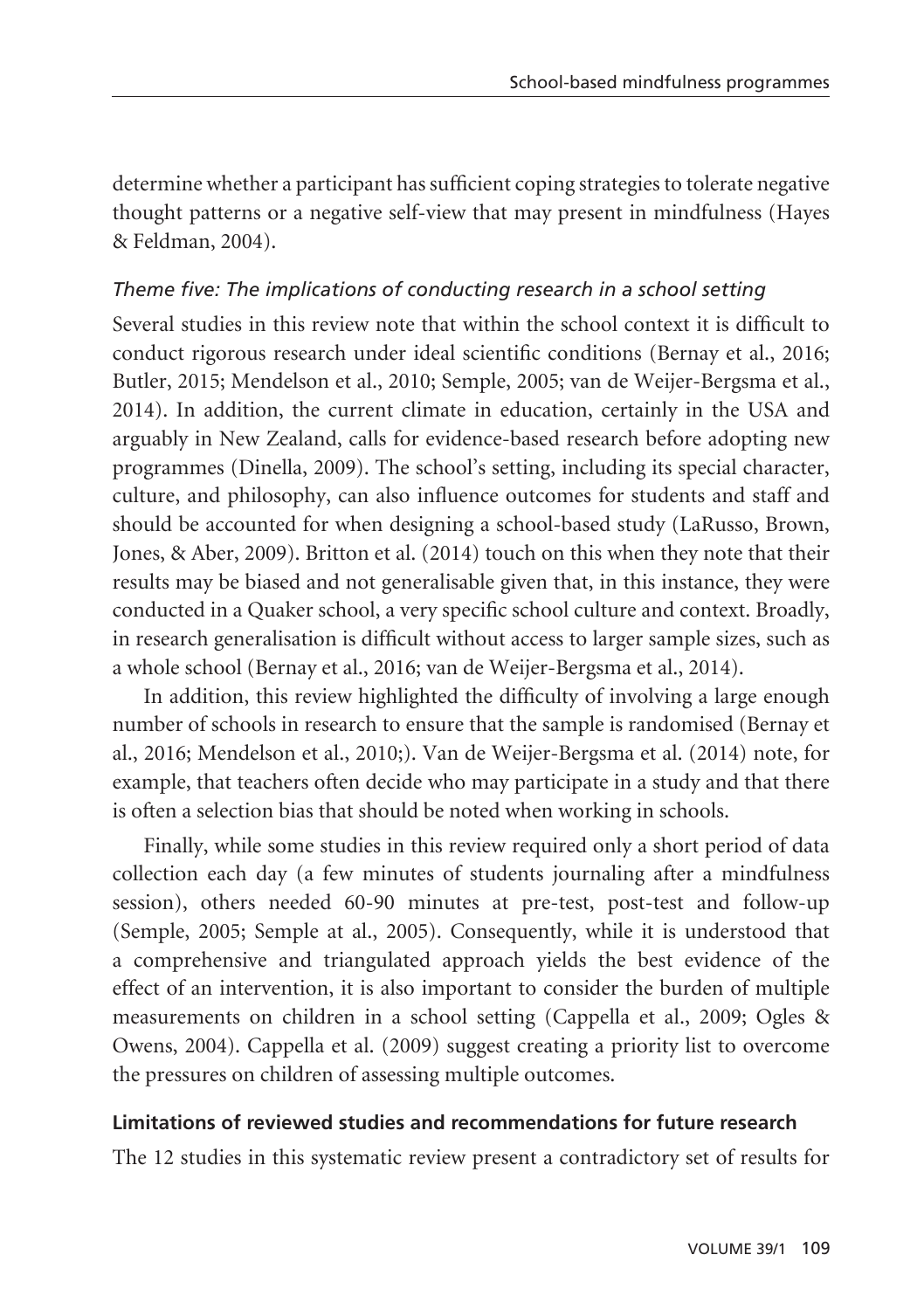the role that mindfulness-based programmes in schools play in relationship to childhood anxiety. While five studies show the impact of mindfulness as positive, with significant decreases in childhood anxiety, not all are equally relevant to this review, nor are they all robust studies. Similarly, four studies show weak or inconclusive results.

There are complicating factors. Researchers are unable to confidently correlate their results with the mindfulness-based intervention presented to participants. There are difficulties in creating scientifically sound research designs within the school setting. These include not being able to use randomisation to select a sample, a lack of measurement and assessment methods which are developmentally and time appropriate, and being sure of treatment fidelity with multiple mindfulnessbased intervention facilitators that are sometimes employed across a geographical spread.

The differing definitions of anxiety, and methods for measuring anxiety, are a distinct limitation. A lack of consistent measures for assessment across the studies means the effect of the interventions on anxiety is not easily generalisable to all types of anxiety, such as fear, stress, or worry.

The lack of longitudinal studies in this review is a significant limitation. Three of the 12 studies employed a follow-up (one at seven weeks, two at three months). In all cases the results differed from immediately post-test, highlighting a need for further investigation into the longevity of the mindfulness-based intervention, the measurements used, and the impact of the amount and length of the programme on children and anxiety.

The near-absence of childhood developmental theory across these studies is also a limitation. In this regard, no studies gave this as a rationale for choosing mindfulness-based interventions over more established methods of working with childhood anxiety. In our view, a consideration of child development theory would add more credence to the studies.

Aotearoa New Zealand offers mindfulness interventions in schools and it is encouraging to see one piece of research from Aotearoa in this body of work (Bernay et al., 2016). This was a mixed-method study of 124 primary school students from three New Zealand schools. The aim of the study was to assess if children experienced improved wellbeing after an eight-week mindfulness programme. Results showed wellbeing increased significantly, however this did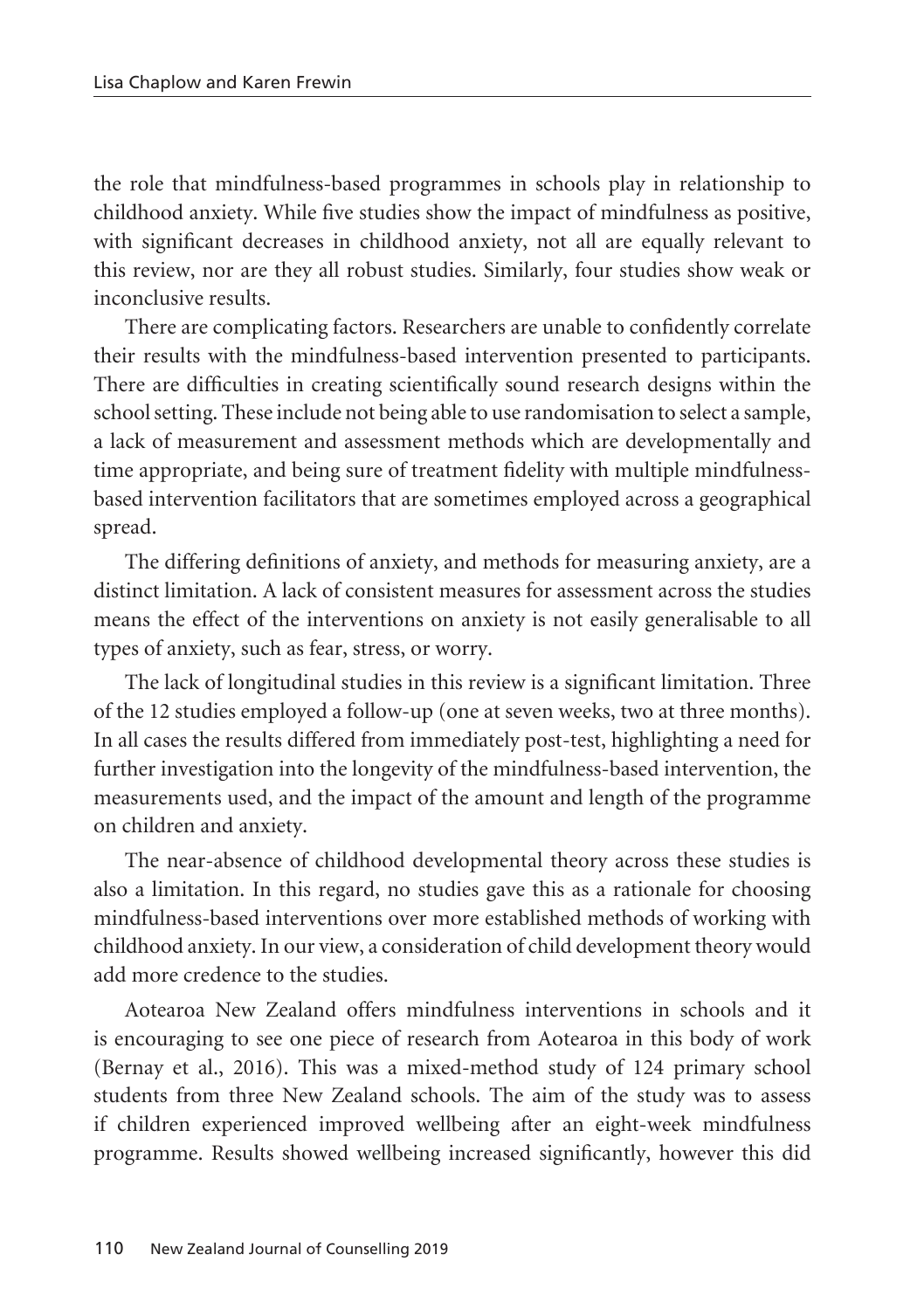return to baseline levels at a three-month follow-up, suggesting further research investigating the reasons for this would be relevant.

Future studies into the area of mindfulness-based programmes in schools need to focus on robust studies, adequate follow-up periods and testing, with further exploration of developmental best practice for this age group, and an understanding of the impact of different durations and frequency of intervention on the students. Furthermore, for Aotearoa to evaluate the effectiveness of mindfulness-based programmes in our schools, more research that accounted for the local context would assist in interpreting data.

#### **Limitations of this review**

This is a relatively new area of published research, with all the studies reviewed having been undertaken over the past 14 years, and six of these being done in the last five years. Accordingly, this systematic review is only a snapshot at a specific point in time. Furthermore, while all care was taken in the search process, one can never be sure that valuable literature was not overlooked.

Given there are only two reviewers, the review is likely to be impacted by bias, especially in the synthesis section where the themes emerging may have differed if the studies had been reviewed more widely.

The inclusion of qualitative, quantitative, and mixed-method studies is relatively new, and it was difficult with a project of this limited scope to preserve the integrity of the study types. This may also have an impact on the review's findings. In a longer systematic review, it might have been more reliable to undertake separate systematic reviews according to each research methodology, and then bring these together as a synthesis (Cherry, Perkins, Dickson, & Boland, 2014).

It is suggested that a longitudinal study within an Aotearoa New Zealand school, or schools, would add significantly to the research in this field. Specifically, the study might include robust definitions of anxiety, measures of participant mindfulness and anxiety levels, and a clear approach to assessing treatment fidelity. The study would also need to be embedded in the educational context and include an exploration of developmental best practice for the use of therapeutic interventions for this age group.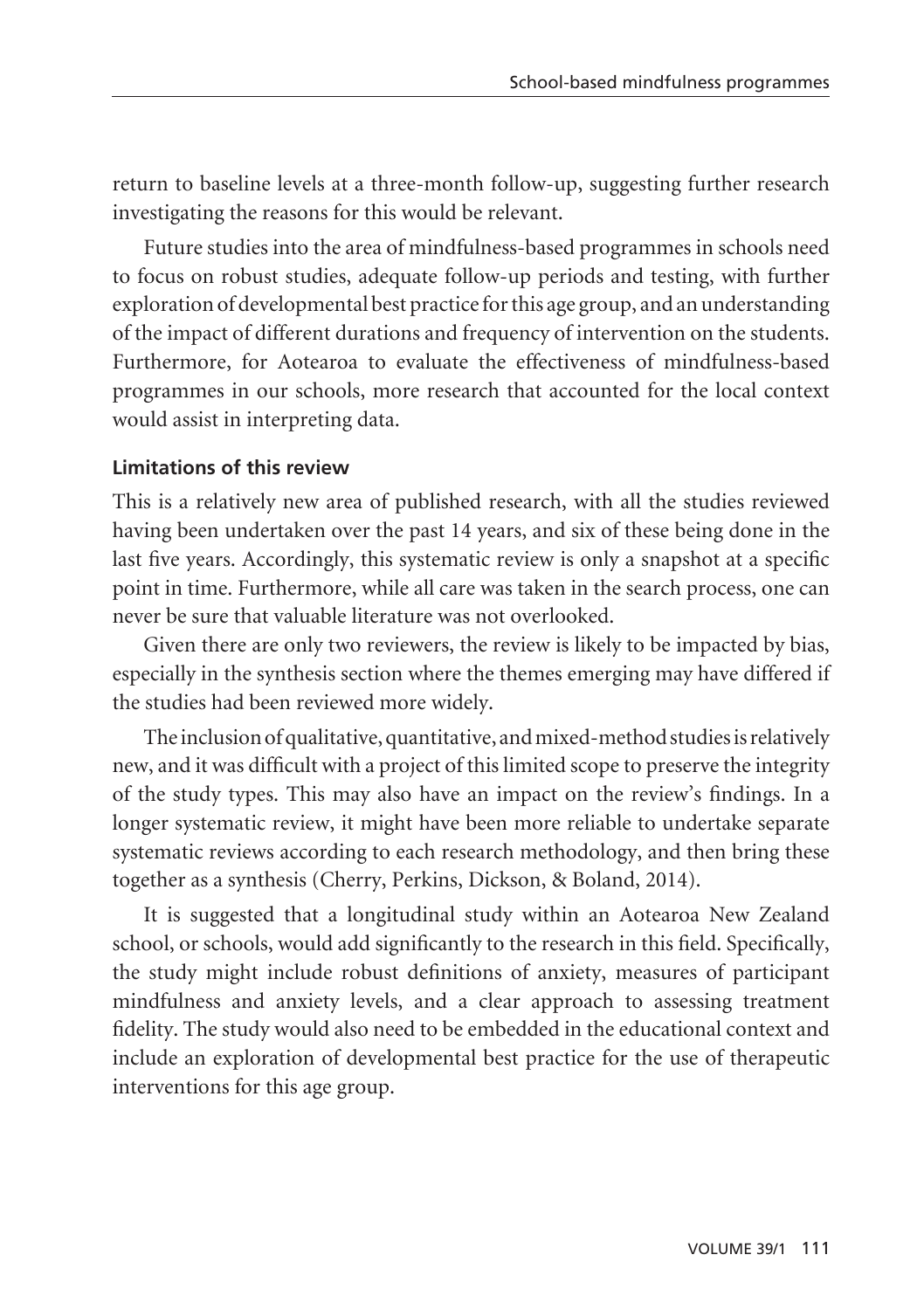#### **Conclusion**

Across the studies, and despite limitations, it can be concluded that mindfulnessbased programmes in schools can be useful for anxiety for some children aged 5 to 12. Administering interventions within the school setting can be an effective way to reach a broad population that may not otherwise receive the education regarding anxiety, anxiety prevention, and coping and management skills it may need.

However, caution is needed when applying mindfulness-based programmes as an intervention for all children, given that results show an increase in rumination and anxiety in some cases. Attention must be given to ensuring the mindfulness techniques and reporting measures are developmentally appropriate to meet children's ages and stages, including the appropriate amount and frequency of mindfulness practice. Furthermore, the wide range of skill level and training of mindfulness trainers may impact on the efficacy of mindfulness programmes and, most importantly, child wellbeing.

Despite the lack of longitudinal data and some weak research designs, the results of this research are promising. This finding is in line with other reviews of research on mindfulness in schools' programmes (Frank et al., 2013). Britton et al. (2014) state that the implementation of mindfulness-based programmes within schools has already begun to outpace the research that supports the efficacy of these programmes. This review demonstrates that while some rigorous highquality research is emerging, there is a need for more robust longitudinal research. Furthermore, future research needs to incorporate an understanding of the differential effects of the amount of mindfulness and how this may vary based on the developmental needs of its participants.

Finally, given what we don't know, there is a need to be cautious around participant safety, particularly when working with children, to whom we owe the highest possible ethical care and consideration.

#### Acknowledgement

The preparation of this article was overshadowed by Karen Frewin's death in June 2019. Karen was my supervisor in this work, which was initially completed in partial fulfilment of my Master of Counselling Studies. I admired Karen for her dedication, her immense skill, her keen intellect and, above all, her enormous heart. This work is dedicated to Karen's memory.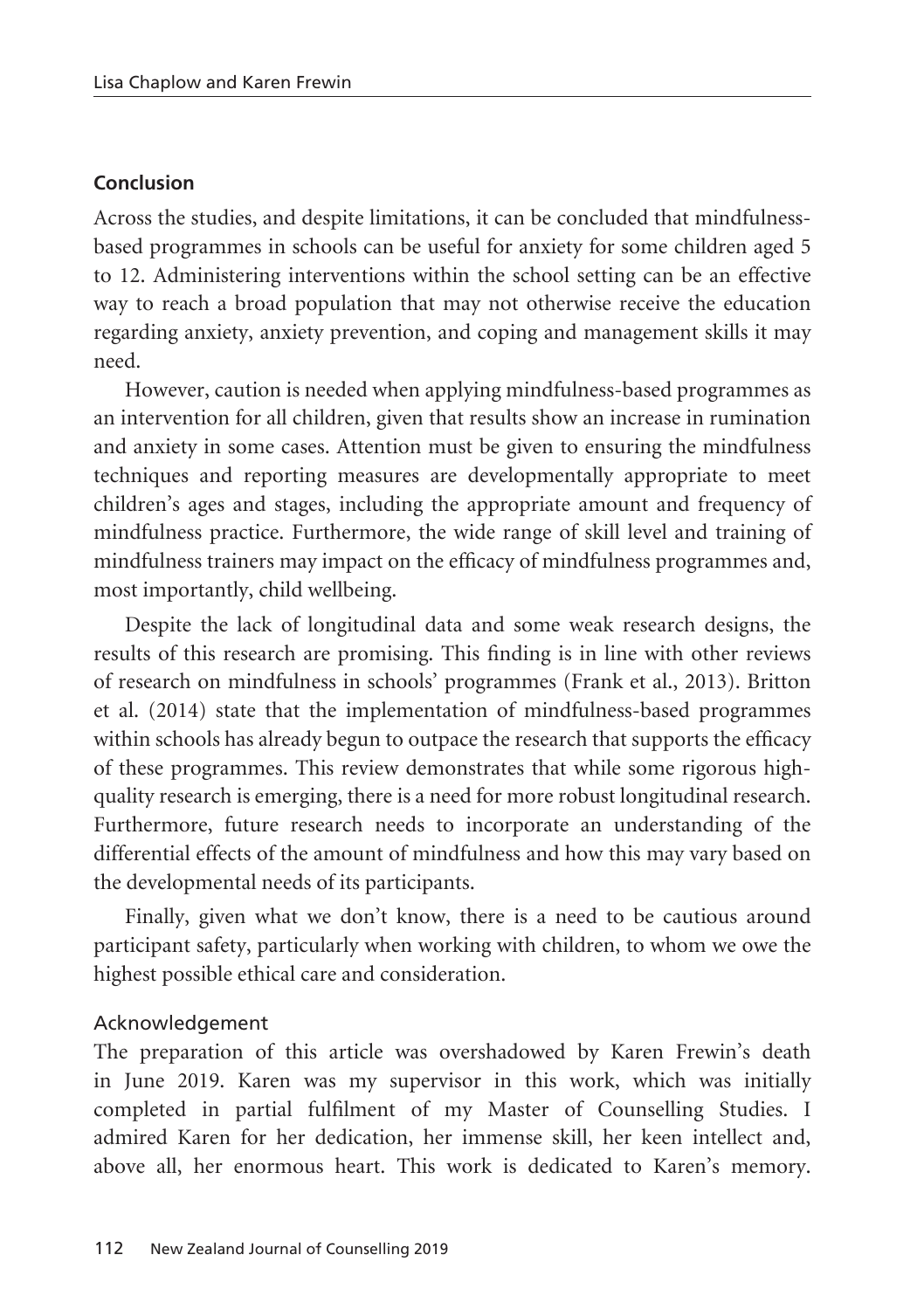Lisa Chaplow Whanganui 16 September 2019

#### References

- Adler-Tapia, R. (2012). *Child psychotherapy: Integrating developmental theory into clinical practice.* New York, NY: Springer Publishing Company.
- Arch, J., & Ayers, C. (2013). Which treatment worked better for whom? Moderators of group cognitive behavioral therapy versus adapted mindfulness-based stress reduction for anxiety disorders. *Behavior Research and Therapy, 51*, 434-442. https://doi. org/10.1016/j.brat.2013.04.004
- Atkins, S. L., & Smith, H. (2012). *Including mixed methods research in systematic reviews: Examples from qualitative syntheses in TB and malaria control*. London, England: BMC Research Methodology.
- Baer, R. (2003). Mindfulness training as a clinical intervention: A conceptual and empirical review. *Clinical Psychology: Science and Practice, 14*, 449-463. https://doi.org/10.1093/ clipsy/bpg015
- Barrett, P., & Pahl, K. (2006). School-based intervention: Examining a universal approach to anxiety management. *Australian Journal of Guidance and Counselling, 16*, 55-75. https://doi.org/10.1375/ajgc.16.1.55
- Bernay, R., Graham, E., Devcich, D., Rix., G., & Rubie-Davies, C. (2016). Pause, breathe, smile: A mixed-methods study of student well-being following participation in an eight-week, locally developed mindfulness program in three New Zealand schools. *Advances in School Mental Health Promotion, 9*(2), 1-17. https://doi.org/10.1080/1754 730X.2016.1154474
- Bishop, S. L. (2004). Mindfulness: A proposed operational definition. *Clinical Psychology: Science and Practice, 11*, 230-241. https://doi.org/10.1093/clipsy/bph077
- Britton, W., Lepp, N., Niles, H., Rocha, T., Fisher, N., & Gold, J. (2014). A randomized controlled pilot trial of classroom-based mindfulness meditation compared to an active control condition in sixth-grade children. *Journal of School Psychology, 52*, 263-278. https://doi.org/10.1016/j.jsp.2014.03.002
- Butler, E. (2015). *Mindfulness-based intervention for primary aged school children* (Thesis submitted in partial fulfilment for the degree of Doctor of Psychology [Clinical]). Swinburne University of Technology, Hawthorn, Victoria, Australia.
- Cappella, E., Massetti, G., & Yampolsky, S. (2009). Rigorous, responsive and responsible: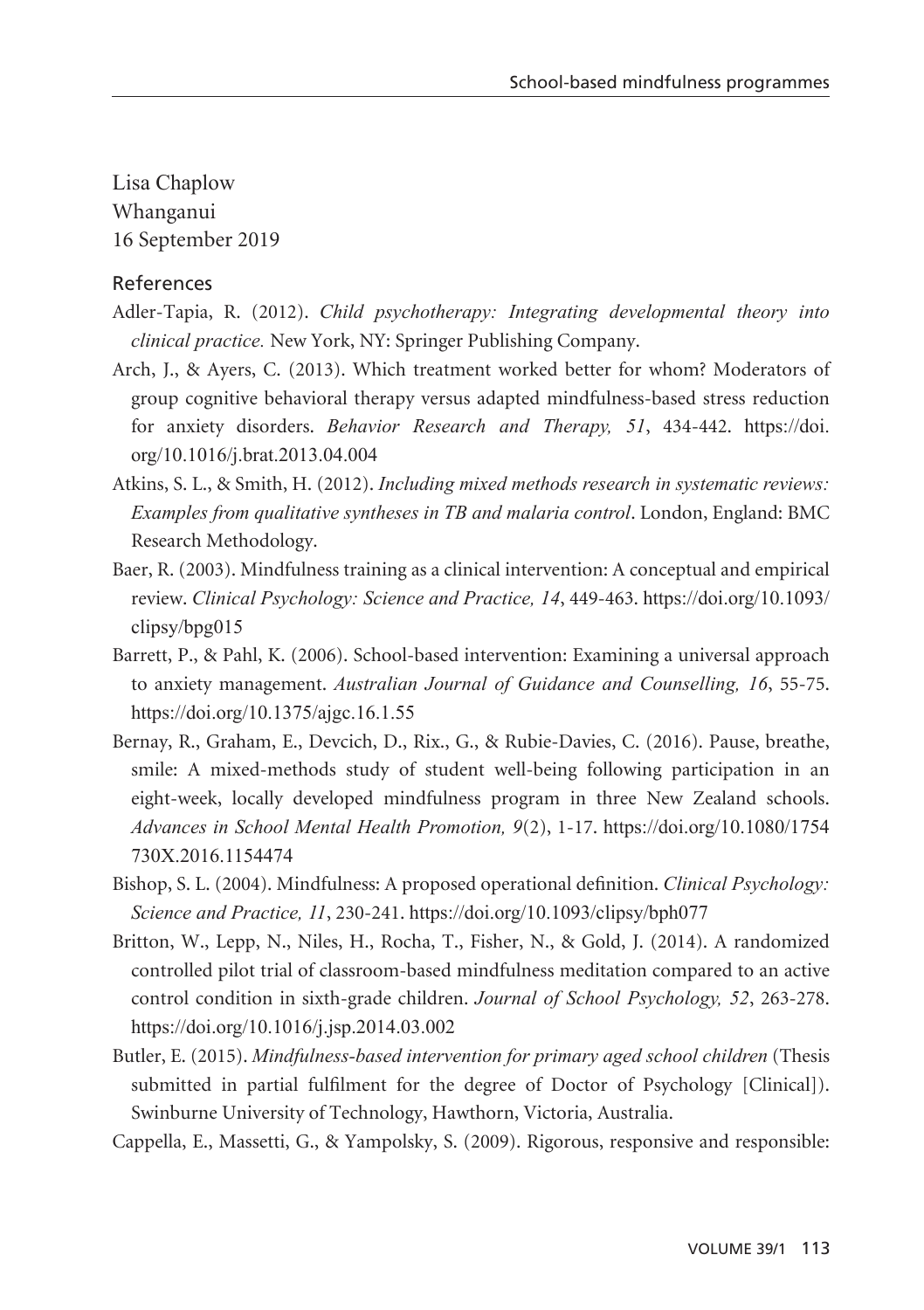Experimental designs in school intervention research. In L. Dinella (Ed.), *Conducting science-based psychology research in schools* (pp. 51-78). Washington, DC: American Psychological Association.

- Chadwick, J., & Gelbar, N. (2016). Mindfulness for children in public schools: Current research and developmental issues to consider. *International Journal of School and Educational Psychology, 4*(2), 1-6. https://doi.org/10.1080/21683603.2015.1130583
- Cherry, M. G., Perkins, E., Dickson, R., & Boland, A. (2014). Reviewing qualitative evidence. In A. Boland, M. G. Cherry, & R. Dickson (Eds.), *Doing a systematic review: A student's guide* (pp. 141-158). London, England: Sage.
- Coffman, S., Dimidjian, S., & Baer, R. (2006). Mindfulness-based cognitive therapy for prevention of depressive relapse. In R. Baer (Ed.), *Mindfulness-based treatment approaches: Clinician's guide to evidence base and applications* (pp. 3-30). Burlington, MA: Academic Press.
- Cordon, S., Brown, K., & Gibson, P. (2009). The role of mindfulness-based stress reduction on perceived stress: Preliminary evidence for the moderating role of attachment style. *Journal of Cognitive Psychotherapy, 23*(3), 258-269. https://doi.org/10.1891/0889- 8391.23.3.258
- Costello, E., & Lawler, M. (2014). An exploratory study of the effects of mindfulness on perceived levels of stress among school-children from lower socioeconomic backgrounds. *The International Journal of Emotional Education, 6*(2), 21-39. www.um.edu.mt/cres/ ijee
- Dickson, R., Cherry, M. G., & Boland, A. (2014). Carrying out a systematic review as a master's thesis. In A. Boland, M. G. Cherry, & R. Dickson (Eds.), *Doing a systematic review: A student's guide* (pp. 1-16). London, England: Sage.
- Dinella, L. (Ed.). (2009). *Conducting science-based psychology research in schools.* Washington DC: American Psychological Association.
- Dixon-Woods, M., Agarwal, S., Young, B., Sutton, A., & Jones, D. (2005). Synthesising qualitative and quantitative evidence: A review of possible methods. *Journal of Health Service Research and Policy, 10*(1), 45-53. https://doi.org/10.1136/bmjgh-2018-000893
- Egger, M. J., & Sterne, J. (2003). How important are comprehensive literature searches and the assessment of trial quality in systematic reviews? Empirical study. *Health Technology Assessment, 7*(1), 1-82.
- Frank, J., Jennings, P., & Greenberg, M. (2013). Mindfulness-based interventions in school settings: An introduction to the special issue. *Research in Human Development, 10*(3), 205-210. https://doi.org/10.1080/15427609.2013.818480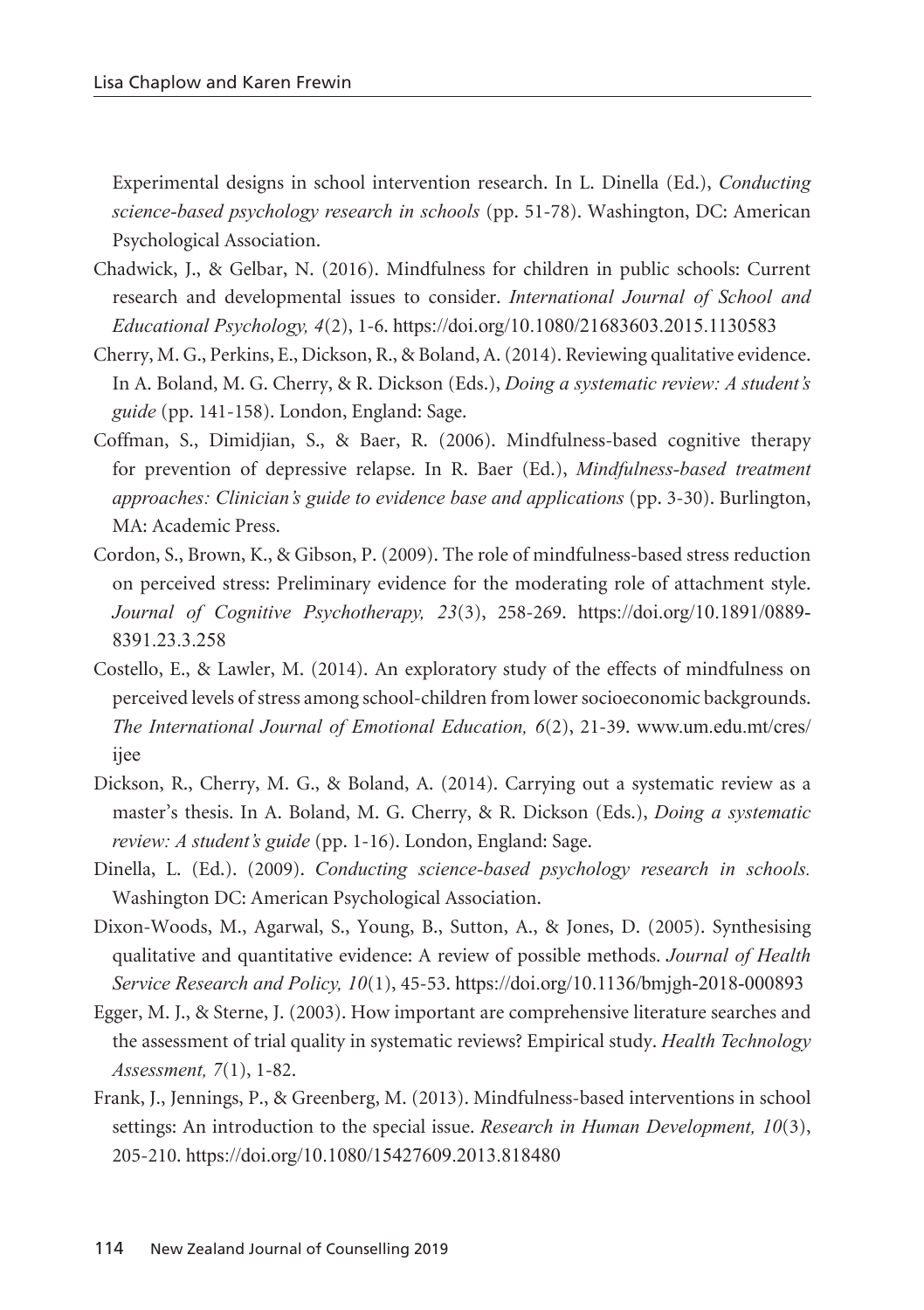- Glennon, B., & Weisz, J. R. (1978). An observational approach to the assessment of anxiety in young children. *Journal of Consulting and Clinical Psychology, 46*(6), 1246-1257. https://doi.org/10.1037//0022-006x.46.6.1246
- Gough, D. O., & Thomas, J. (2012). *An introduction to systematic reviews.* London, England: Sage.
- Greco, L., & Hayes, S. (2008). *Acceptance and mindfulness treatments for children and adolescents: A practitioner's guide.* Oakland, CA: Context Press New Harbinger Publications.
- Greenberg, M., & Harris, A. (2011). Nurturing mindfulness in children and youth: Current state of research. *Child Development Perspectives, 6*(2), 1-6. https://doi.org/10.1111/ j.1750-8606.2011.00215.x
- Greenhalgh, J., & Brown, T. (2014). Reviewing qualitative evidence. In A. Boland, M. G. Cherry, & R. Dickson (Eds.), *Doing a systematic review: A student's guide* (pp. 61-84). London, England: Sage.
- Gruber, H., & Voneche, J. (1977). *The essential Piaget.* London, England: Routledge & Kegan Paul.
- Harrington, A. D. (2015). When mindfulness is therapy: Ethical qualms, historical perspectives. *American Psychologist, 7*(70), 621-631. https://doi.org/10.1037/a0039460
- Hayes, A., & Feldman, G. (2004). Clarifying the construct of mindfulness in the context of emotion regulation and the process of change in therapy. *Clinical Psychology: Science and Practice, 11*(3), 255-262. https://doi.org/10.1093/clipsy/bph080
- Huppert, F., & Johnson, D. (2010). A controlled trial of mindfulness in schools: The importance of practice for an impact on well-being. *Journal of Positive Psychology, 5*(4), 264-274. https://doi.org/10.1080/17439761003794148
- Kabat-Zinn, J. (1994). *Mindfulness meditation for everyday life.* New York, NY: Hyperion.
- Kazdin, A. (1993). Research issues in child psychotherapy. In T. Kratochwill & R. Morris (Eds.), *Handbook of psychotherapy with children and adults* (pp. 541-565). Boston, MA: Allyn & Bacon.
- LaRusso, M., Brown, J., Jones, S., & Aber, J. (2009). School context and microcontexts: The complexity of studying school settings. In L. Dinella (Ed.), *Conducting science-based psychology research in schools* (pp. 175-197). Washington, DC: American Psychological Association.
- Long, A., Godfrey, M., Randall, T., Brettle, A., & Grant, M. (2005). *HCPRDU evaluation tool for mixed methods studies.* Leeds, England: University of Leeds, Nuffield Institute for Health.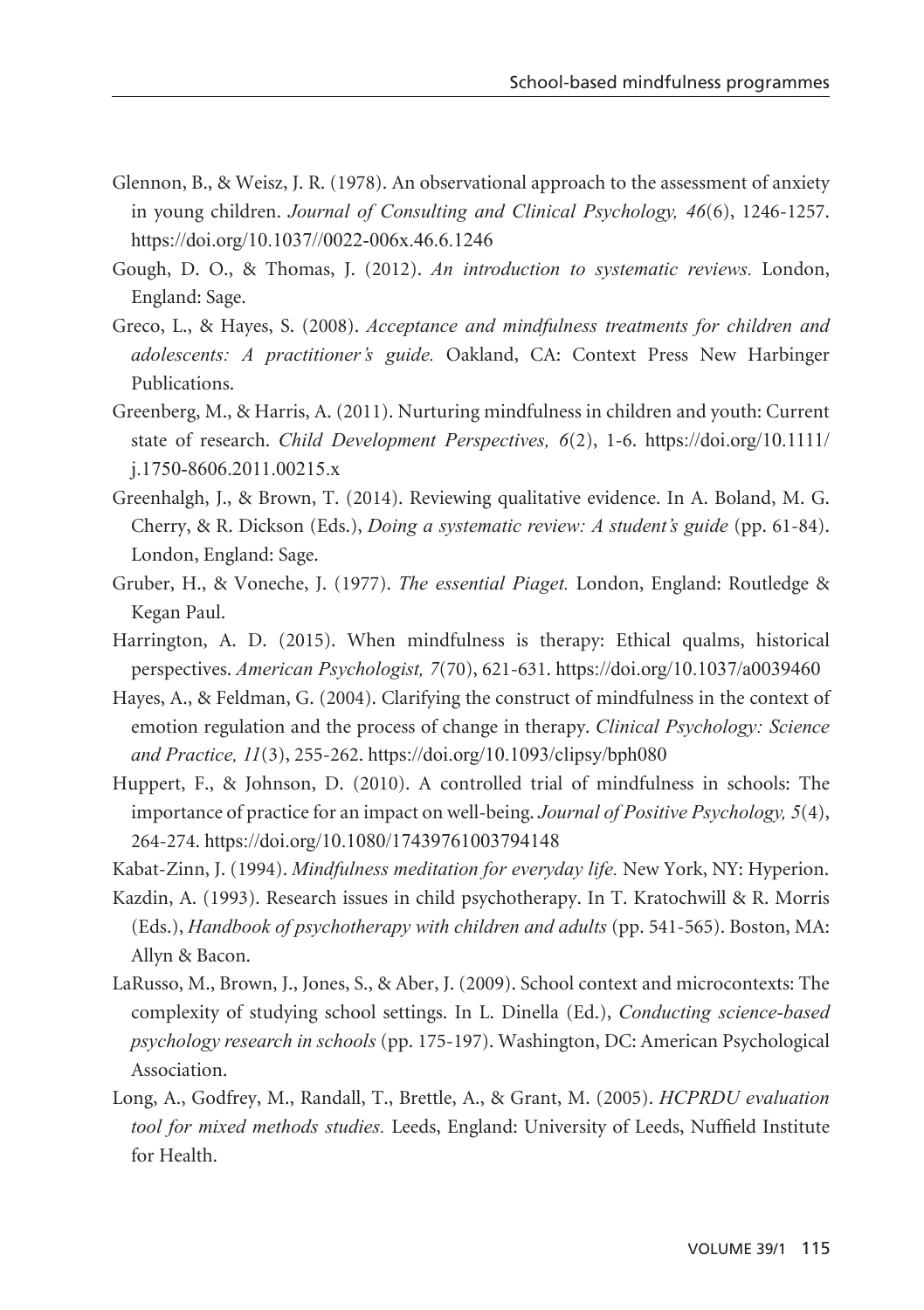- Ma, S., & Teasdale, J. (2004). Mindfulness-based cognitive therapy for depression: Replication and exploration of differential relapse prevention effects. *Journal of Consulting and Clinical Psychology, 72*(1), 31-40. https://doi.org/10.1037/0022-006X.72.1.31
- Melnyk, B., & Fineout-Overholt, E. (2011). *Evidence-based practice in nursing and healthcare: A guide to best practice.* Philadelphia, PA: Lippincott, Williams & Wilkins.
- Mendelson, T., Greenberg, M., Dariotis, J., Gould, L., Rhoades, B., & Leaf, P. (2010). Feasibility and preliminary outcomes of a school-based mindfulness intervention for urban youth. *Journal of Abnormal Child Psychology, 38*(7), 985-994. https://doi. org/10.1007/s10802-010-9418-x
- Napoli, M., Krech, P., & Holley, L. (2005). Mindfulness training for elementary school students: The attention academy. *Journal of Applied School Psychology, 21*(1), 99-125. https://doi.org/10.1300/J370v21n01\_05
- Neil, A., & Christensen, H. (2009). Efficacy and effectiveness of school-based prevention and early intervention programs for anxiety. *Clinical Psychology Review, 29*(3), 208- 215. https://doi.org/10.1016/j.cpr.2009.01.002
- Ogles, B., & Owens, J. (2004). Program evaluation: Developing outcome indicators for school-based mental health programs. In K. Robinson (Ed.), *Advances in school-based mental health interventions* (pp. 10-17). Kingston, NJ: Civic Research Institute.
- Olson, K. (2014). *The invisible classroom.* New York, NY: W.W. Norton & Company.
- Parker, A., Kupersmidt, J., Mathis, E., Scull, T., & Sims, C. (2013). The impact of mindfulness education on elementary school students: Evaluation of the Master Mind program. *Advances in School Mental Health Promotion, 7*(3), 184-204. https://doi.org/1 0.1080/1754730X.2014.916497
- Percy, R., Creswell, C., Garner, M., O'Brien, D., & Murray, L. (2016). Parents' verbal communication and childhood anxiety: A systematic review. *Clinical Child and Family Psychology Review, 19*(1), 55-75. https://doi.org/10.1007/s10567-015-0198-2
- Perry, B., Pollard, R., Blakley, T., Baker, W., & Vigilante, D. (1995). Childhood trauma, the neurobiology of adaption and use-dependent development of the brain: How states become traits. *Infant Mental Health Journal, 16*, 271-291.
- Piaget, J. (1962). The stages of the intellectual development of the child. *Bulletin of the Menninger Clinic, 26*(3), 120-128.
- Pope, C., & Mays, N. (2006). *Qualitative research in health care.* Boston, MA: Blackwell Publishing.
- Reid, E., & Miller, L. (2009). An exploration in mindfulness: Classroom of detectives. *Teachers College Record, 111*(12), 2775-2785.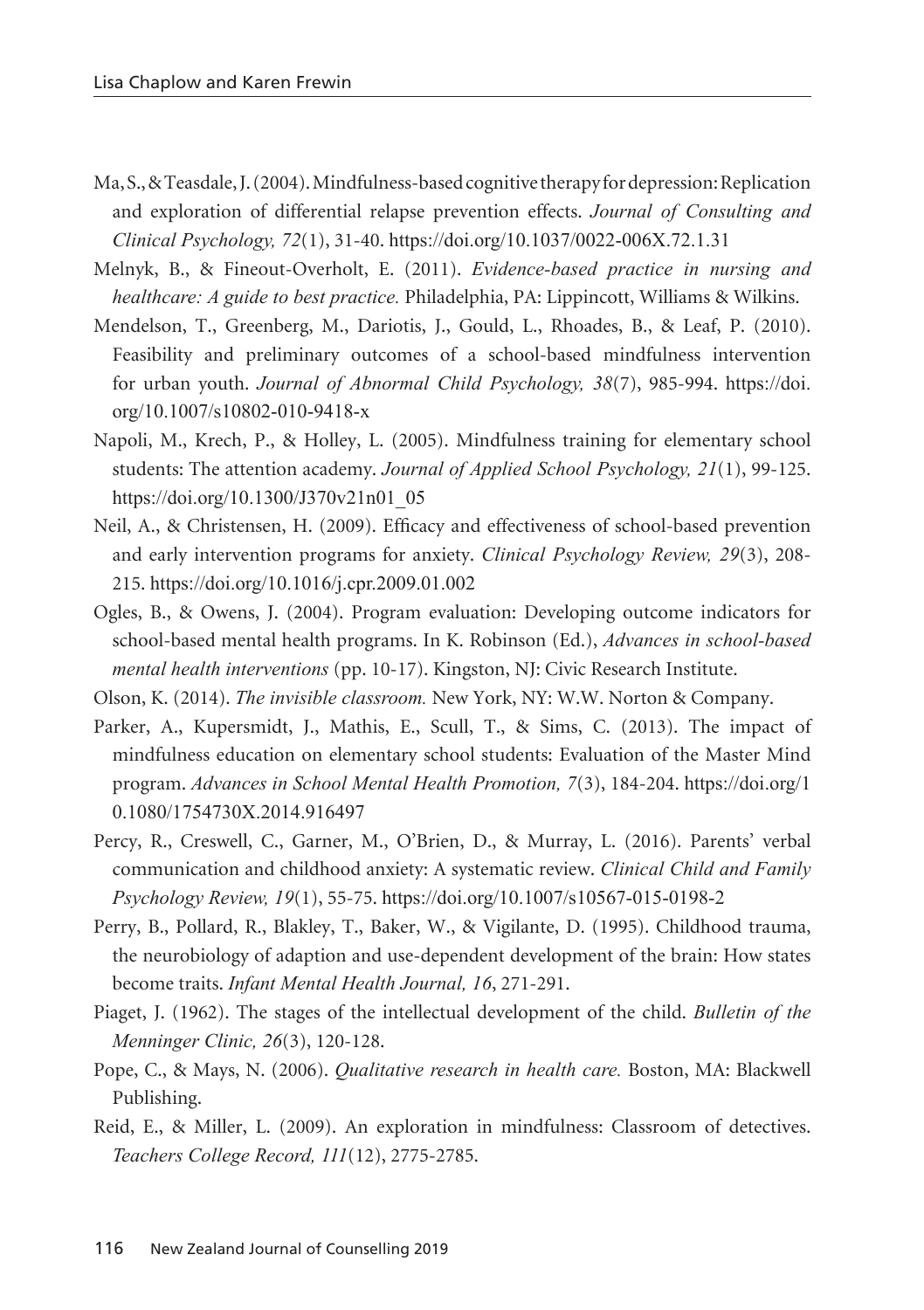- Salkind, N. (2004). *An introduction to theories of human development.* Thousand Oaks, CA: Sage.
- Santrock, J. (2011). *Life-span development.* New York, NY: McGraw Hill.
- Sawyer, M., Arney, F. B., Clark, J., Graetz, B., & Kosky, R. (2008). The mental health of young people in Australia: Key findings from the child and adolescent component of the national survey of mental health and well-being. *Australian and New Zealand Journal of Psychiatry, 35*(6), 806-814. https://doi.org/10.1046/j.1440-1614.2001.00964.x
- Schonert-Reichl, K., Oberle, E., Stewart Lawlor, M., Abbott, D., & Thomson, K. (2015). Enhancing cognitive and social-emotional development through a simple-to-administer mindfulness-based school program for elementary school children: A randomized controlled trial. *Developmental Psychology, 51*(1), 52-66. https://doi.org/10.1037/ a0038454
- Semple, R. (2005). *Mindfulness-based cognitive therapy for children: A randomized group psychotherapy trial developed to enhance attention and reduce anxiety* (Partial fulfilment of the requirements for the degree of Doctor of Philosophy). Columbia University, NY.
- Semple, R., & Lee, J. (2008). *Mindfulness-based cognitive therapy for anxious children: A manual for treating childhood anxiety*. Oakland, CA: New Harbinger Publications.
- Semple, R., Lee, J., Rose, D., & Miller, L. (2010). A randomized trial of mindfulness-based cognitive therapy for children: Promoting mindful attention to enhance social-emotional resiliency in children. *Journal of Child and Family Studies, 19*(2), 218-229. https://doi. org/10.10072Fs10826-009-9301-y
- Semple, R., Reid, E., & Miller, L. (2005). Treating anxiety with mindfulness: An open trial of mindfulness training for anxious children. *Journal of Cognitive Psychotherapy: An International Quarterly, 19*(4), 379-392. https://doi.org/10.1891/jcop.2005.19.4.379
- Silk, J., Nath, S., Siegel, L., & Kendall, P. (2000). Conceptualising mental disorders in children: Where have we been and where are we going? *Development and Psychopathology, 12*(4), 713-735. https://doi.org/10.1017/S0954579400004090
- Snilstveit, B., Oliver, S., & Votjkova, M. (2012). Narrative approaches to systematic review and synthesis of evidence for international development policy and practice. *Journal of Development Effectiveness, 4*(3), 409-429. https://doi.org/10.1080/19439342.2012.7106 4
- Thomas, J., & Harden, A. (2008). *Methods for the thematic synthesis of qualitative research in systematic reviews.* London, England: BMC Medical Research Methodology.
- Thomas, J., Harden, A., & Newman, M. (2012). Synthesis: Combining results systematically and appropriately. In D. Gough, S. Oliver, & J. Thomas (Eds.), *An introduction to*